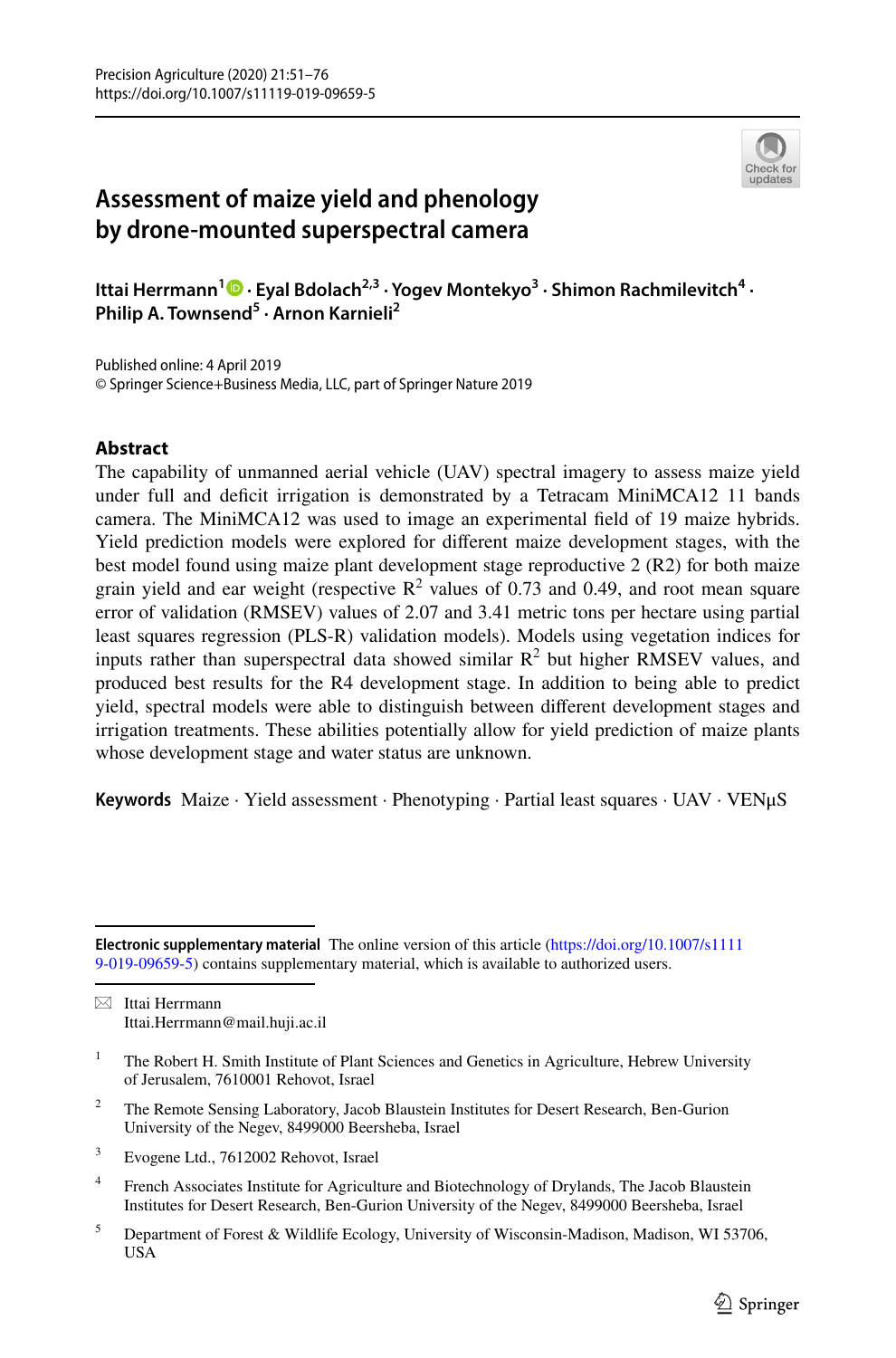| <b>Abbreviations</b> |          |
|----------------------|----------|
| ASD                  | Analytic |
|                      |          |

| ASD             | Analytical spectral devices                          |
|-----------------|------------------------------------------------------|
| $_{\rm CC}$     | Canopy cover                                         |
| <b>CMOS</b>     | Complementary metal oxide semiconductor              |
| CO <sub>2</sub> | Carbon dioxide                                       |
| <b>GCPs</b>     | Ground control points                                |
| <b>GNDVI</b>    | Green Normalized Difference Vegetation Index         |
| <b>GNSS</b>     | Global navigation satellite system                   |
| <b>ILS</b>      | Incident light sensor                                |
| LAI             | Leaf area index                                      |
| <b>NDREI</b>    | Normalized Difference Red-Edge Index                 |
| NDVI            | Normalized Difference Vegetation Index               |
| NGRDI           | Normalized Green Red Difference Index                |
| NIR             | Near-infrared                                        |
| OSAVI           | Optimized soil adjusted vegetation index             |
| PAR             | Photosynthetically active radiation                  |
| PLS-DA          | Partial least squares discriminant analysis          |
| PLS-R           | PLS regression                                       |
| PW <sub>2</sub> | PixelWrench2                                         |
| R               | Reproductive                                         |
| $\mathbb{R}^2$  | Coefficient of determination                         |
| RARSa           | Ratio analysis of reflectance spectra chlorophyll a  |
| RARSb           | Ratio analysis of reflectance spectra chlorophyll b  |
| RARSc           | Ratio analysis of reflectance spectra carotenoid     |
| REIP            | Red-edge inflection point                            |
| RGB             | Red, green and blue                                  |
| RMSE            | Root mean square error                               |
| RMSEC           | RMSE for calibration                                 |
| RMSECV          | RMSE for cross validation                            |
| RMSEV           | RMSEC for validation                                 |
| rRMSE           | <b>Relative RMSE</b>                                 |
| RTK             | Real time kinematic                                  |
| RWC             | Relative water content                               |
| <b>SIPI</b>     | Structure insensitive pigment index                  |
| SR              | Simple ratio                                         |
| t/ha            | Tons per hectare                                     |
| <b>TCARI</b>    | Transformed Chlorophyll Absorption Reflectance Index |
| TGI             | Triangular Greenness Index                           |
| TVI             | Triangular Vegetation Index                          |
| UAV             | Unmanned aerial vehicles                             |
| V               | Vegetative                                           |
| VENµS           | Vegetation and Environmental New micro Spacecraft    |
| <b>VIP</b>      | Variable importance in projection                    |
| VIs             | <b>Vegetation Indices</b>                            |
| VT              | Vegetative tasseling                                 |
|                 |                                                      |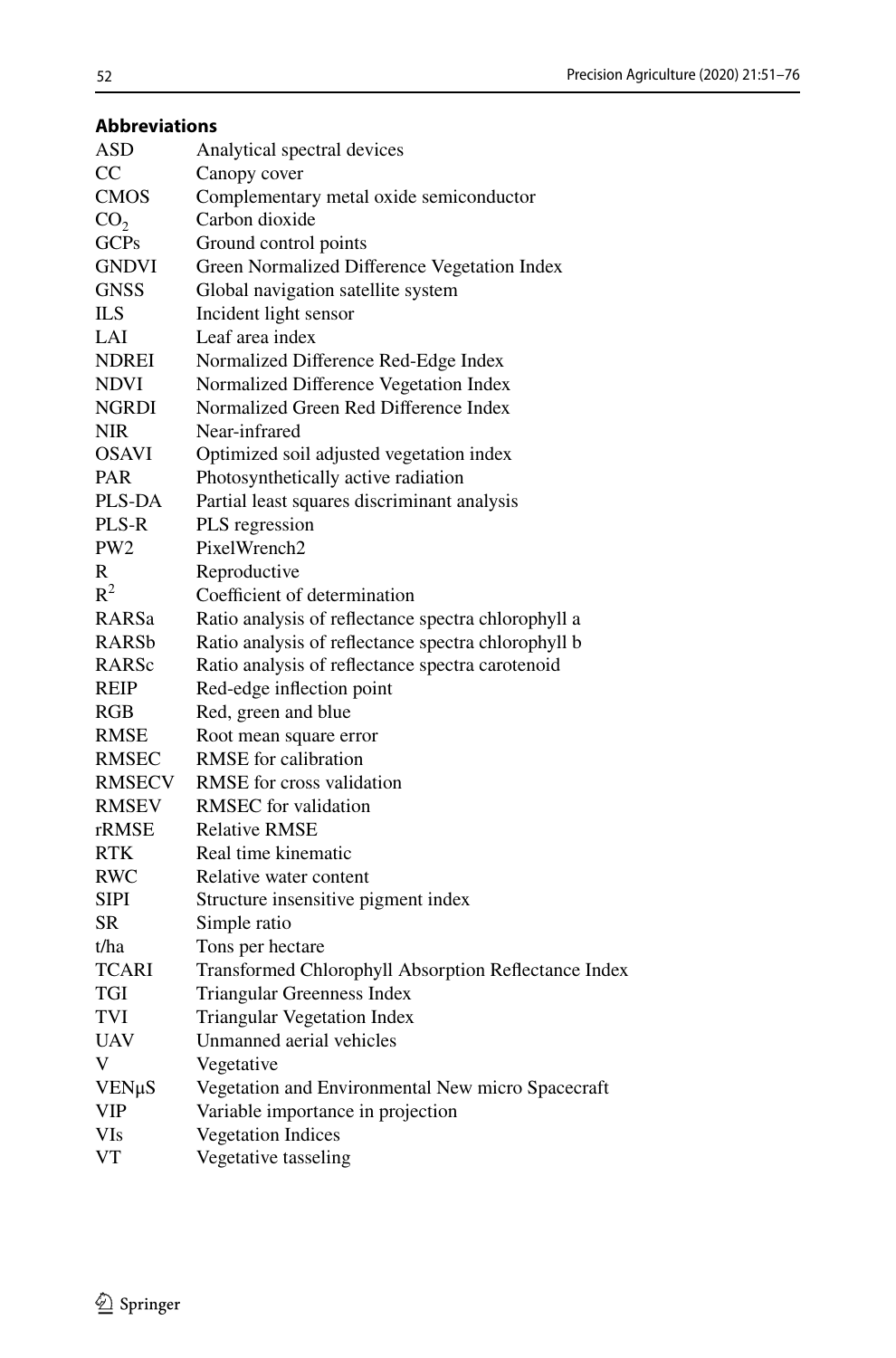#### **Introduction**

Maize (*Zea mays* L.) is grown in most countries around the world (Araus et al. 2012). It is one of the most important crops, serving as a source of food, fuel and animal feed (Yin et al. 2015). Based on FAO 2016 data, maize follows only sugar cane (raw cane—harvested with relatively high water content) and wheat, among all crops, in terms of global production and global area harvested, respectively (FAO, 2016). Maize grain yield has risen approximately 2% per year from the late 1930s into the twenty-frst century, with this growth attributed to increased biotic and abiotic stress tolerance through improvements primarily in genetics ranging from 50 to 60% (Duvick 2005) to 75% (Tollenaar and Lee 2006; Araus et al. 2012) and agronomical practices are responsible to the remainder (Tollenaar and Lee 2006; Araus et al. 2012). It is important to mention that breeding and management interacts with each other, neither factor could have raised yields by itself (Duvick 2005).

Global climate variability can cause and enhance abiotic stresses (e.g., drought) that adversely impact crops and reduce yields. Climate variability infuences maize yield in roughly  $70\%$  of maize harvesting regions (Ray et al. 2015), thus constituting an important food security issue. Long et al. (2006) noted that elevated atmospheric carbon dioxide  $(CO<sub>2</sub>)$  levels are predicted to offset yield reduction due to increased temperature and declines in soil moisture. Nevertheless, in the absence of drought, maize yield is not expected to increase with rising  $CO<sub>2</sub>$  (Leakey et al. 2006). Therefore, developing climate resilient crop genotypes is imperative to ensure global food security (Mickelbart et al. 2015). Maize's spread from tropical into northern and southern temperate areas has prompted Gore et al. (2009) to suggest that the future of maize improvement will require including germplasm from all over the globe to take advantage of genetic information related to climate adaptations.

Improvements through breeding involve phenotyping and trait assessments, especially the assessment of yield potential in drought-afected feld-grown plants (Andrade-Sanchez et al. 2014). Such breeding experiments typically employ a large number of varieties each planted in respective plots of only a few meters in size. Crop phenotyping is currently a bottleneck in plant research (Kirchgessner et al. 2016) and requires the development of new methods to obtain and assess traits from these many diferent experimental plots planted cover small areas. Grain yield is considered to be among the most useful traits that can be predicted from spectral data (Weber et al. 2012).

The interaction of light (from sunlight) with plant canopies is infuenced by chemical and physical properties of the vegetation that infuence absorption, transmittance and refectance at diferent wavelengths (Townsend et al. 2016), and thus create the unique spectral signature of different species and phenotypes (Jetz et al.  $2016$ ). Where there is sufficient variability in the pool of chemical/structural traits related to growth traits drivers (e.g., pigment, water and nutrient content, leaf area index, leaf temperature, leaf inner structure and canopy structure), spectral data can then be expected to correlate with yield. The ability, then, to map traits spectrally from low-altitude aerial platforms such as unmanned aerial vehicles (UAVs; Colomina and Molina 2014) has become increasingly desirable in agricultural applications (Adao et al. 2017; Burkart et al. 2018). While numerous studies have tested mapping canopy vegetation traits through low altitude aerial phenotyping, few have explored maize grain yield assessment (Sankaran et al. 2015). Correlations of maize grain yield with vegetation indices (VIs) using red, green, blue and near-infrared (NIR) broad band data have been explored at multiple growth stages (Shanahan et al. 2001), including regression with the normalized diference vegetation index (NDVI) using data from a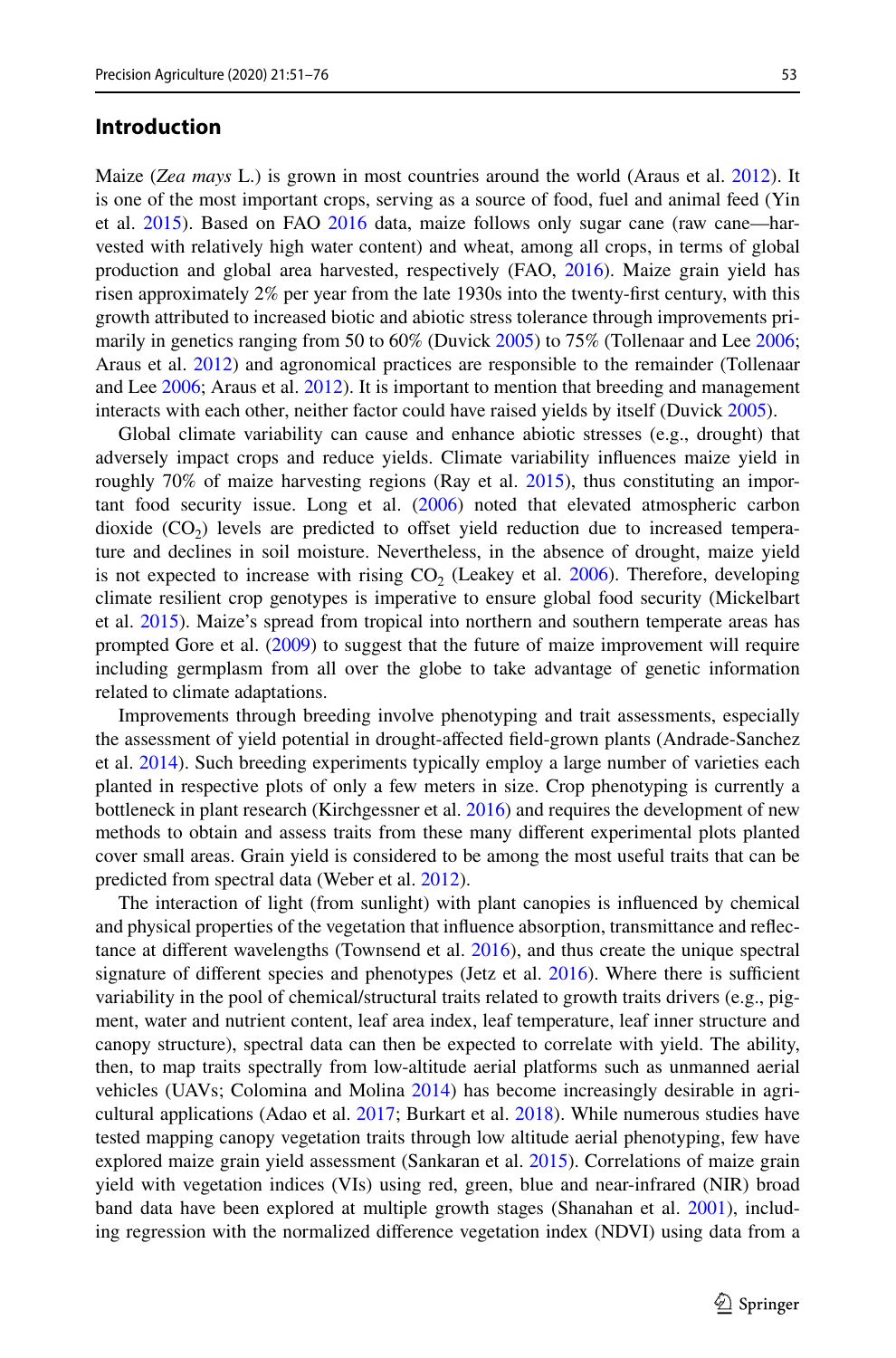handheld multispectral point sensor (with bands of 660 and 767 nm) collected during the vegetative part of the growing season (Thomason et al. 2007). VIs calculated from UAVacquired visible range (red, green and blue; RGB) images have also been combined with UAV-acquired crop height information to assess grain yield during vegetative development stages (Geipel et al. 2014). VIs obtained from an airplane-mounted color NIR (green, red and NIR) camera during maize's fowering stage have been correlated with grain yield (Farrell et al. 2018), and likewise, UAV-mounted color NIR. NIR and RGB cameras have been used by Zaman-Allah et al. (2015) to correlate NDVI and their own crop senescence index, respectively, with maize grain yield during the early reproductive part of the growing season. Ground-based hyperspectral data from a fber point spectrometer (495–1853 nm) has also been collected post-anthesis to build partial least squares regression (PLS-R) models for grain yield assessment, using measurements at both the canopy and leaf levels (Weber et al. 2012).

In addition to maize grain harvest, a relatively new method of harvesting fresh ears while leaving aside the rest of the plant has recently gained popularity among dairy farmers in the American Midwest (Lizotte and Savoie 2013). These fresh harvested whole ears are known as snaplage and can be useful as dairy cattle feed (Akins and Shaver 2014; Ferraretto et al. 2018). As such, ear weight is another maize yield parameter that interests breeders and farmers but, to the best of the authors' knowledge, has not previously been correlated to spectral data. This study presents a UAV-based spectral method to predict maize yield, in terms of grain as well as ear weight, via PLS-R models and vegetation indices using 11-band imagery in the range of 400–1000 nm. Predictability at several plant development stages was assessed as part of a breeding experiment with the ultimate objective of identifying genotypes with superior drought-tolerant early growth stages. The overarching aim of the current study was to predict yield at multiple maize development stages by using an airborne superspectral (10 to 20 bands) camera. Thus, it comprised three components: (1) predict maize yield (grain and ear) from airborne spectral data; (2) identify the most reliable development stage for maize yield prediction; and (3) spectrally diferentiate between maize development stages. Spectral data is useful for current plant traits assessment and since the current traits can afect the yield at harvest, it was hypothesized that spectral data can be useful for maize (grain and ear) yield assessment and this ability would improve as the plants are developing. During the plant development there physical and chemical changes in the plant, therefore, an additional hypothesis was that phenology could be spectrally detected.

## **Methodology**

#### **Study area and experimental design**

The experimental plot was setup in the summer of 2015 at Evogene Ltd. farm (31.8833°N, 34.8437°E, 80 m above mean see level) near the city of Rehovot, in the coastal plain of Judea, Israel. The climate is Mediterranean, with very dry summers. Twenty commercial maize hybrids were planted on May 5, 2015 in a randomized block design of four replicates for each of two irrigation treatments numbering 160 plots in all. One of the varieties did not sprout well, nor did a single plot for another variety, resulting in a total of 151 plots for the superspectral image analyses (Fig. 1). Each block contained four adjacent plot rows by fve separated plot columns. Each individual plot ran a length of 8 m and included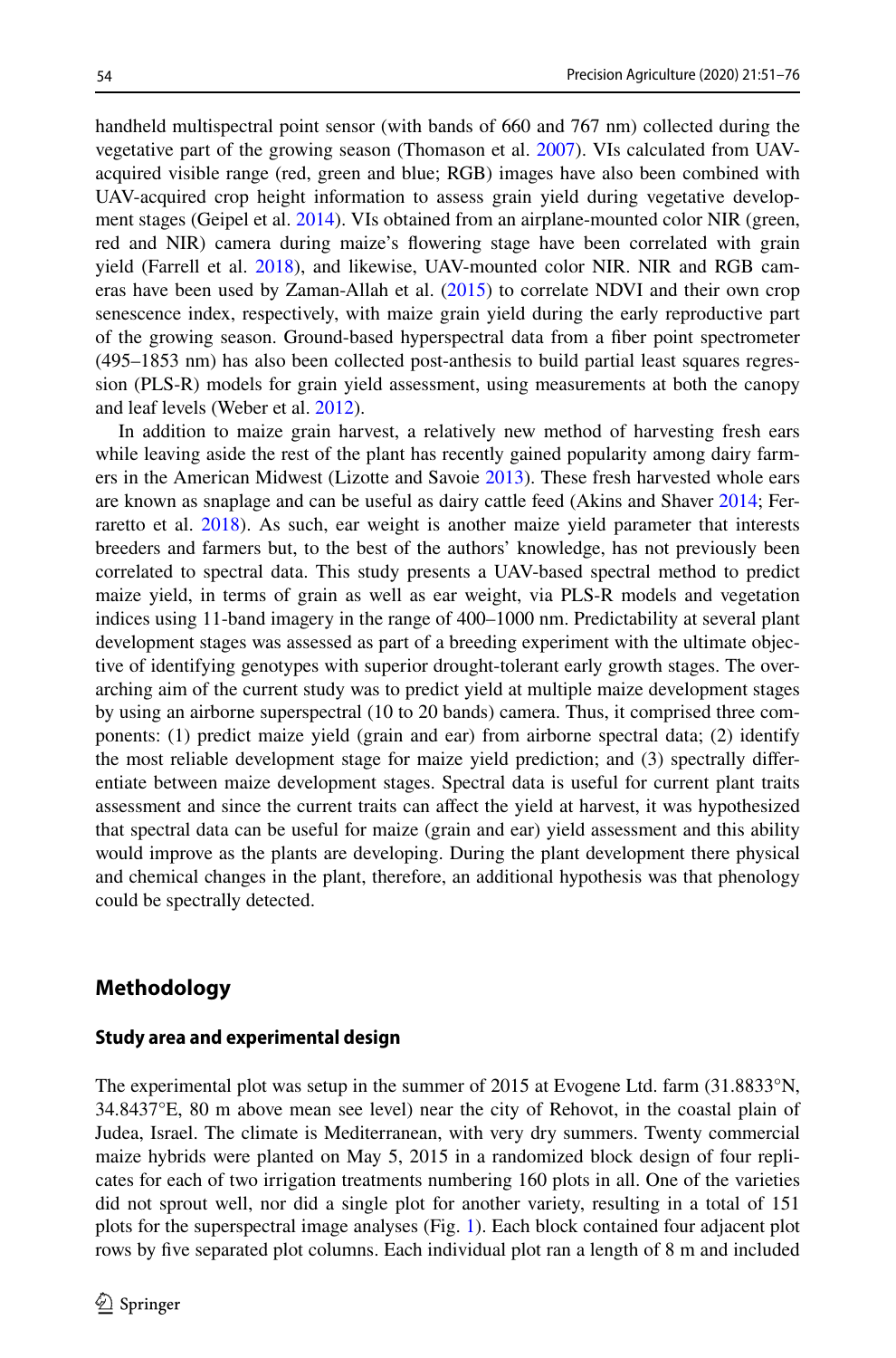

two crop rows planted 0.8 m apart, at a density of roughly 8 plants per meter per row. To mitigate border efects, maize was planted next to each row that lacked adjacent maize plants, as well as around the entire experimental area. The experimental plots, border and fll plants were all planted by Miniair Prof630 (AHS Schoenmaekers, Valkenburg, Netherlands) on the same day. All seedlings were drip irrigated twice a week until they had eight fully open leaves, defined as development stage vegetative 8 (V8; Darby and Lauer 2006). After V8 the fully irrigated treatment was irrigated, twice a week as before while the deficit treatment's irrigation was reduced to once a week, cutting its total received water portion in half. Throughout the growing season, all destructive plant samples needed to determine traits were taken from the far ends of each plot, leaving the plot's middle undisturbed for the aerial spectral data collections.

#### **Spectral data and plant trait measurements**

Image acquisition utilized the MiniMCA12 (Tetracam Inc., Chatsworth, CA, USA) mounted on a self-made hexacopter. The MiniMCA12 camera consists of 12 cameras, each collecting one-band images that henceforth are referred to as bands. Each band records on a complementary metal oxide semiconductor (CMOS) detector with  $1280 \times 1024$  pixels, with 11 for target imaging and one band as an upward-looking incident light sensor (ILS). Each of the 11 bands has a flter between the lens and the CMOS detector. The camera spectral bands are designed to simulate the 11 bands of the Israeli-French satellite Vegetation and Environmental New micro Spacecraft (VENμS) following by Herrmann et al. (2011): 420, 440, 490, 550, 640, 670, 700, 740, 780, 860 and 910 nm. The camera was mounted, under a vibration reducer, with 11 bands facing down. The ILS obtained radiation by two fber optics that are connected to a foreoptics allowing it to be mounted apart from the main body of the camera, in the upper part of the UAV for full exposure to natural down-welling radiation. The ILS is used for reference measurements by the PixelWrench2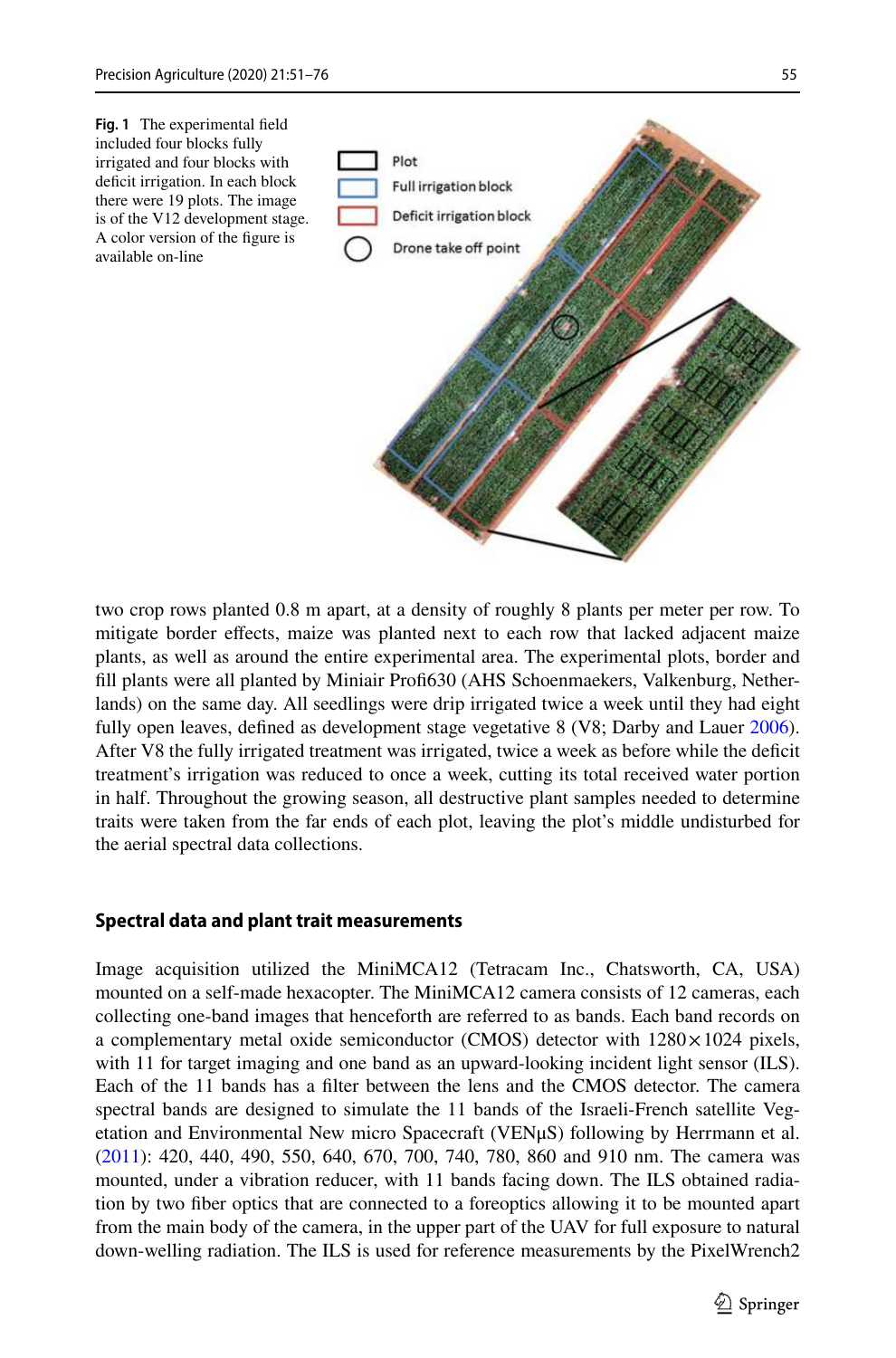(PW2) software provided with the camera to retrieve refectance from the digital number counts of the 11 upwelling bands.

Images were obtained on seven dates, one image per date, across the growing season (Table 1). All bands were pre-set to acquire images every 30 s using an integration time of 2.78 ms. The UAV launched from the same location on all dates (Fig. 1) and climbed vertically to 300 m above the ground. At this height the camera could capture the entire  $130\times40$  m field, and analysis for each date was performed on a single selected full-view image as was also done by Farrell et al. (2018). The images were captured between 10:40 am and 01:00 pm.

Evogene Ltd. employees acquired and processed phenotypic data for the 19 maize hybrids across the full growing season. Information was obtained by destructive as well as non-destructive sampling as close as possible to the aerial imaging date  $(\pm 2 \text{ days})$ . Nondestructive sampling was done in the entire plot while destructive samples were collected from the frst and last meter of the plot along the rows, allowing 6 m of undisturbed plot length to be analyzed from the air in conjunction with ground spectral and plant function data. The current study focused on spectral prediction of grain yield and ear dry weight from the airborne imagery. However, canopy cover (CC), relative water content (RWC) and leaf area index (LAI) were also measured throughout the growing season (Table 1) to assess their relationships with the grain yield and ear dry weight information. The grain and ear dry weight were obtained per 2 m in each row in the undisturbed part of the plot. Grain yield and ear weight, both in metric tons per hectare (t/ha) were obtained at the end of the growing season by destructive sampling in each of the 151 plots. Harvest was manual, with date of harvest ranging from August 11 to September 3, depending on the visually assessed developmental stage of each genotype. The ears were frst dried at 65 °C for at least 48 h and weighed, and second threshed and again weighed. RWC was measured using leaf pieces from three plants per plot collected between 10:00 am and 2:00 pm one day prior to irrigation of both treatments. Fresh weight was measured immediately after sampling, then samples were hydrated in distilled water in the dark for one night to obtain their full turgid weight. These samples were likewise dried in an oven 65 °C for at least 48 h to determine the dry weight. The RWC is reported as the ratio between the diference of fresh weight and dry weight and the diference between turgid weight and dry weight (Barrs and Weatherley 1962). LAI was measured with the AccuPAR LP-80 ceptometer (Decagon Devices Inc., Pullman, WA, USA), calculated using the equations in the user manual (Decagon Devices 2016) based on the interception of photosynthetically active radiation (PAR) above and below the canopy (Norman and Jarvis, 1975). Measurements were acquired perpendicular to the rows in three areas of the undisturbed part of each plot and no more than two hours before or after mid-day (Herrmann et al. 2011). CC was calculated based on the same measurements as LAI by subtracting the below and above canopy PAR measurements ratio from bare soil represented as 1 (Decagon Devices 2016).

In vivo spectral data were obtained from leaves of fve (32W86, Simon, CR5301 Cantabris, 47 and SC602) of the 19 hybrids (Fig. 2). In the undisturbed part of the relevant plots four plants (two from each row) were marked. An Analytical Spectral Devices (ASD) Field-Spec Pro FR spectrometer (ASD Inc., Boulder, CO, USA) was used to spectrally measure the marked plants at fve development stages (Table 1). During the vegetative development stages (V6 and V10), the upper fully open leaf was measured. The leaf connected to the same node as the ear was measured at the vegetative tassel (VT; male maize fowers at the top of the canopy) development stage and reproductive (R) development stages R2 and R4 (Darby and Lauer 2006). The measurements were obtained on the upper side of the leaf, at the estimated center, between stem and tip of the leaf, and not on the central vein. ASD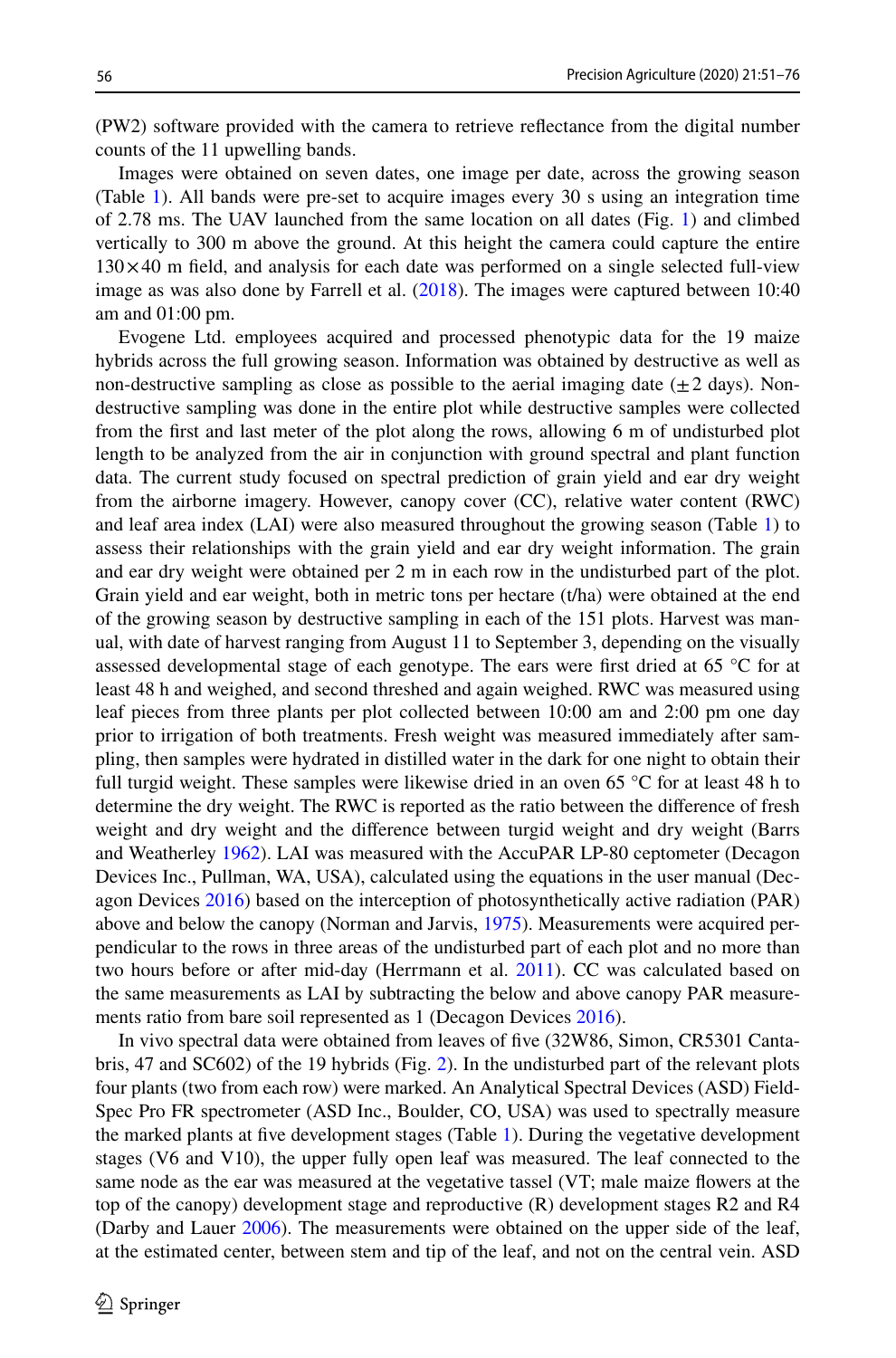| Development                | Date                             | Leaf level hyper- | Aerial RGB     | Aerial superspectral Min- CC                                                                                                                                                |         | IA1         | <b>RWC</b>     | Days after previous irrigation |                            |
|----------------------------|----------------------------------|-------------------|----------------|-----------------------------------------------------------------------------------------------------------------------------------------------------------------------------|---------|-------------|----------------|--------------------------------|----------------------------|
| stage <sup>a</sup>         |                                  | spectral data     | images         | iMCA12 images                                                                                                                                                               |         |             |                | Full irrigation                | Deficit<br>irriga-<br>tion |
|                            | May 25                           | I                 |                |                                                                                                                                                                             |         |             | I              |                                |                            |
|                            | June 1                           | $\,{}^+$          | I              | I                                                                                                                                                                           | I       | I           |                |                                |                            |
| $\sqrt{6}$                 | June 2                           | I                 |                |                                                                                                                                                                             |         |             |                |                                |                            |
| $\frac{10}{2}$             | June 15                          | $\,{}^+$          |                |                                                                                                                                                                             |         |             | I              |                                |                            |
| V10                        | June 16                          | $\mathsf I$       |                |                                                                                                                                                                             |         |             |                |                                |                            |
| V12                        | June 23                          | I                 |                |                                                                                                                                                                             |         |             |                |                                |                            |
| Z                          | $\rm{July}$ $\rm{6}$             | $\,{}^+$          |                |                                                                                                                                                                             |         |             |                |                                |                            |
| $\overline{\triangledown}$ | $\rm{July}$ $\rm{7}$             | I                 |                |                                                                                                                                                                             | July 6  | July 6      |                |                                |                            |
| R <sub>2</sub>             | $\rm{July}$ 17                   | $\mathsf{l}$      |                |                                                                                                                                                                             | I       | I           |                |                                |                            |
| R2                         | $\rm{July}$ $\rm{21}$            | $\,{}^+$          | I              | I                                                                                                                                                                           | I       | $\mathsf I$ | I              |                                |                            |
| Σ4                         | July 27                          | $^+$              | $\overline{+}$ |                                                                                                                                                                             | July 29 | July 29     | $\overline{+}$ |                                |                            |
|                            | data collection for a given date |                   |                | The data obtained were spectral, canopy cover (CC), leaf area index (LAI) and relative water content (RWC), The symbols + and - respectively indicate data collection or no |         |             |                |                                |                            |

**Table 1** Data collection dates relate to development stage as well as irrigation treatment implementation and data type acquired

Table 1 Data collection dates relate to development stage as well as irrigation treatment implementation and data type acquired

Maize development stages are divided into vegetative (V) and reproductive (R) categories, separated by the vegetative tasseling (VT) stage

<sup>a</sup>Maize development stages are divided into vegetative (V) and reproductive (R) categories, separated by the vegetative tasseling (VT) stage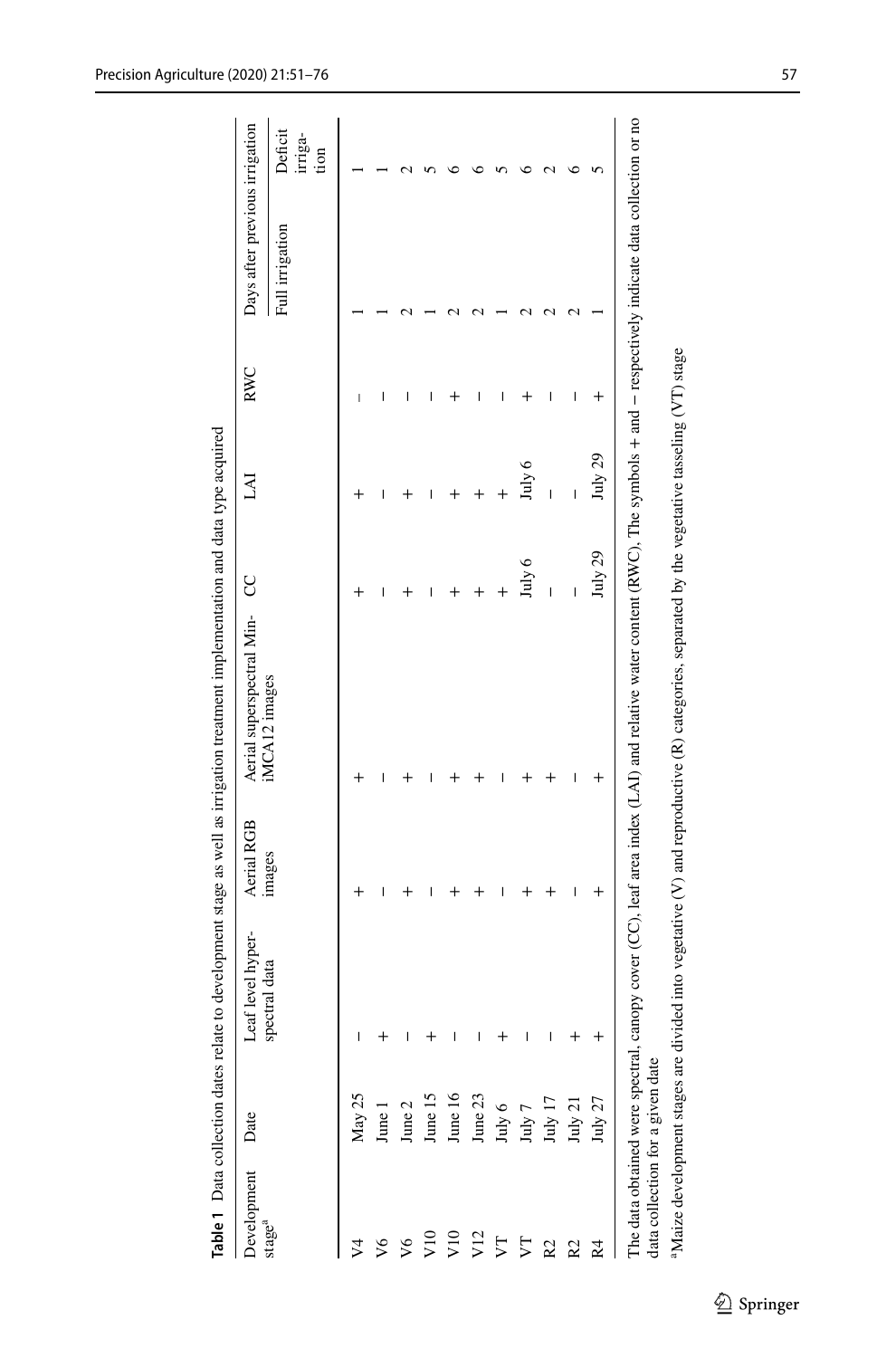

**Fig. 2** Averaged yield values per variety and irrigation treatment, with standard error bars

spectral measurements at 350–2500 nm were acquired using an optic fber connected to a contact probe (ASD Inc., Boulder, CO, USA) with tungsten halogen internal light source, using an average of 30 spectra for each sample measurement. A pure black plate with  $\langle 3\% \rangle$ refectance was placed behind the leaf during each measurement to reduce re-transmittance efects in the leaf measurements. Relative refectance was calibrated and maintained by measuring a barium sulfate  $(BaSO<sub>4</sub>)$  white reference panel at 15-min intervals, and all data were interpolated to 1 nm wavelength intervals.

#### **Preprocessing superspectral images**

The pixel size of MiniMCA12 images ranged from 179 mm to 191 mm depending on small variations in UAV fight altitude and the geo-correction process. The MiniMCA12 has 11 cameras for the 11 bands, thus requiring band alignment above what is ofered in PW2 software (Rey-Carames et al. 2015; Laliberte et al. 2011) that is supplied with the MiniMCA12 as an image handling application tool for pre-processing and preliminary analyses. Thirteen ground control points (GCPs) marked by iron stakes were placed on the borders and inside the experimental feld for the entire growing season, and geolocated using a Topcon GRS1 (Topcon Positioning Systems Inc., Livermore, CA, USA) real time kinematic (RTK) global navigation satellite system (GNSS). Plates with crosses were placed on the ground with each of the iron stakes in their center for each of the imaging dates. Each MiniMCA12 band was separately geo-corrected by the GCPs in ERDAS Imagine 2015 (Hexagon Geospatial, Norcross, GA, USA) with an accuracy of less than 48 mm (0.25 pixels) root mean square error (RMSE). A Sony A5100 (Sony Corporation, Tokyo, Japan) camera was fown 80 m above the ground to obtain RGB images on the same dates as the MiniMCA12 data collections (Table 1). These RGB images were processed to orthophoto mosaics in a Pix4D mapper software (Pix4D SA, Lausanne, Switzerland) environment. A shapefle, with one polygon for each plot was delineated from an early growing stages RGB orthophoto that was also used to georectify the MiniMCA12 images. ArcGIS 10.3 (Environmental System Research Institute, Redlands, CA, USA) was used to extract spectral data from the MiniMCA12 images, by the plot polygons, bufering 0.25 m from the plot edge and avoiding the disturbed 1 m ends. For analysis, spectral data were averaged for all pixels in each plot (average number of pixels per plot=182.1).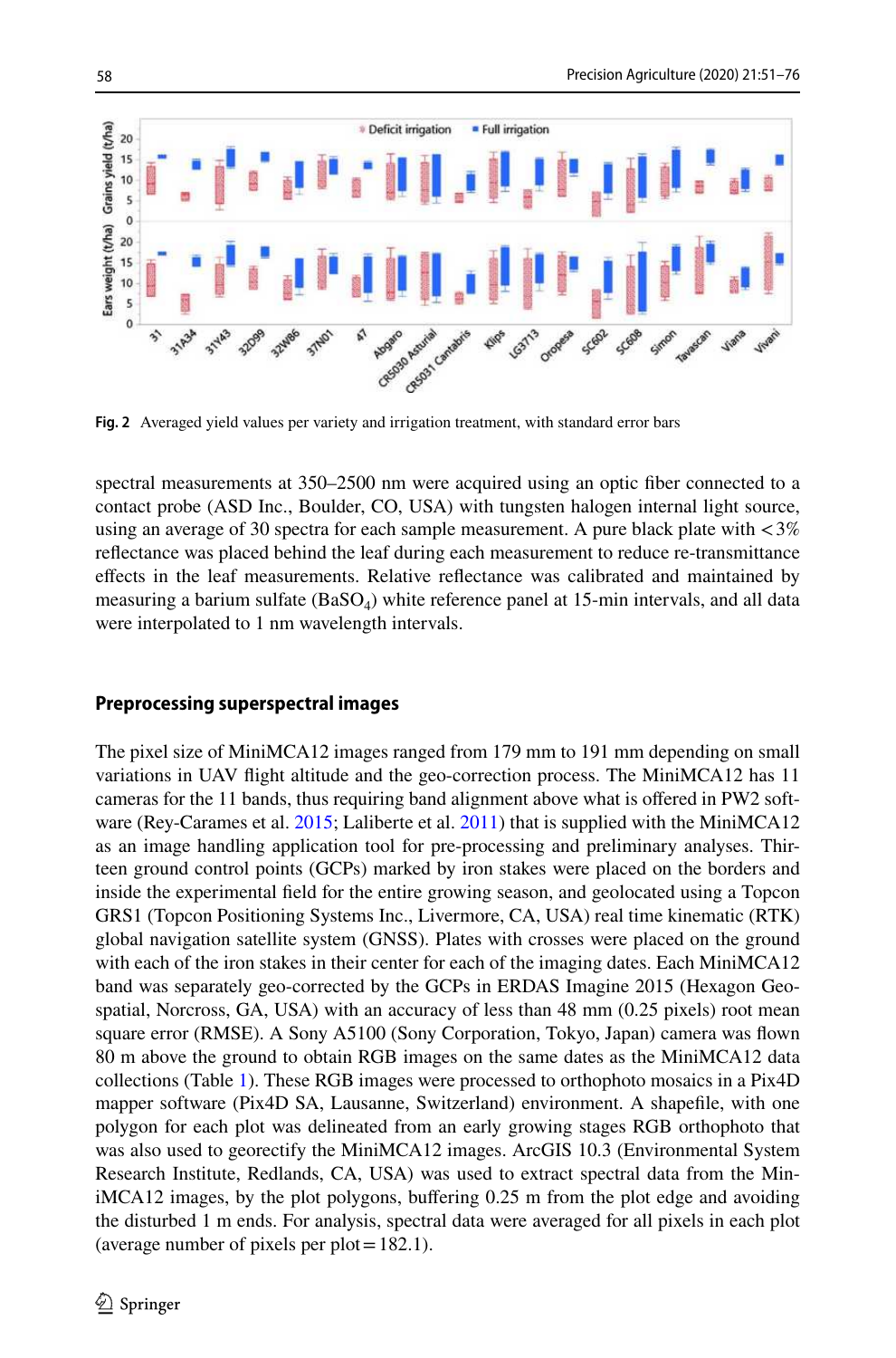#### **Data analyses**

Partial least squares regression (PLS-R) was used to predict yield from the superspectral data. PLS-R is widely used as a predictive tool for spectral refective data (Hansen and Schjoerring  $2003$ ; Nguyen and Lee  $2006$ ) because it efficiently handles the multi-collinearity present among the predictors, bands and wavelengths, regardless of whether the number of bands or wavelengths is larger or smaller than the number of observations (Atzberger et al. 2010; Wold et al. 2001). PLS-R results in a vector of coefficients, one for each wavelength, that represent a predictive equation for the dependent variable of interest. Absolute magnitude and sign of the coefficient correspond to the relative importance and direction of relationship for a given wavelength. These are plotted to illustrate the relative importance of diferent bands or spectral regions. PLS-R was conducted in Matlab 7.6 (Math-Works, Natick, MA, USA) using the PLS-toolbox (Eigenvector, Wenatchee, WA, USA). All PLS-R models were calibrated and cross validated by a random set of approximately 70% of the samples and validated using the remaining  $\approx$  30%. The quality of the models is assessed from coefficient of determination  $(R^2)$  values between the measured and predicted parameter for the calibration, cross validation and validation. Also presented is RMSE for calibration (RMSEC), cross validation (RMSECV) and validation (RMSEV), calculated following Wise et al. (2006). The relative RMSE (rRMSE; Ferrio et al. 2005) was calculated as the ratio between RMSE and the standard error of the observed mean value of the variable. The ultimate objective is to identify models that maximize  $\mathbb{R}^2$  and minimize RMSE (Barrett 1974).

Vegetation indices were calculated from the superspectral data (Table 2) to test common band combinations used for mapping. Pearson correlations were used to test relationships among variables, and regressions (again with a 70/30 calibration/validation split) were employed to test the quality of prediction by the indices (analyses conducted in Matlab 7.6), again using  $R^2$  and RMSE to evaluate.

PLS discriminant analysis (PLS-DA) models were applied to classify spectral data to development stages of maize and irrigation treatments. PLS-DA relates the PLS (continuous) to the DA (categorical) by arbitrarily assigning each sample a numeric value indicating its class (Xie et al. 2007), which is converted to a set of binary class variables totaling the number of classes in the data (Musumarra et al. 2004). PLS-DA analyses were applied in a Matlab 7.6 environment using the PLS-toolbox. All PLS-DA utilized a 70/30 calibration/validation split, were evaluated using confusion matrices, and had their quality assessed by Cohen's Kappa (Cohen 1960), which downweights accuracy by proportion of agreement due to chance. The variable importance in projection (VIP) after Wold et al. (1993) was used to illustrate the relative importance of spectral bands or regions to the PLS-DA model.

# **Results and discussion**

#### **Yield assessment by PLS‑R models**

Grain yield, from all plots, ranged from 1.28 to 18.30 t/ha and the ear weight ranged from 1.60 to 22.25 t/ha (Fig. 2). As expected, yields declined under the defcit irrigation treatments, in agreement with Najafinezhad et al. (2015).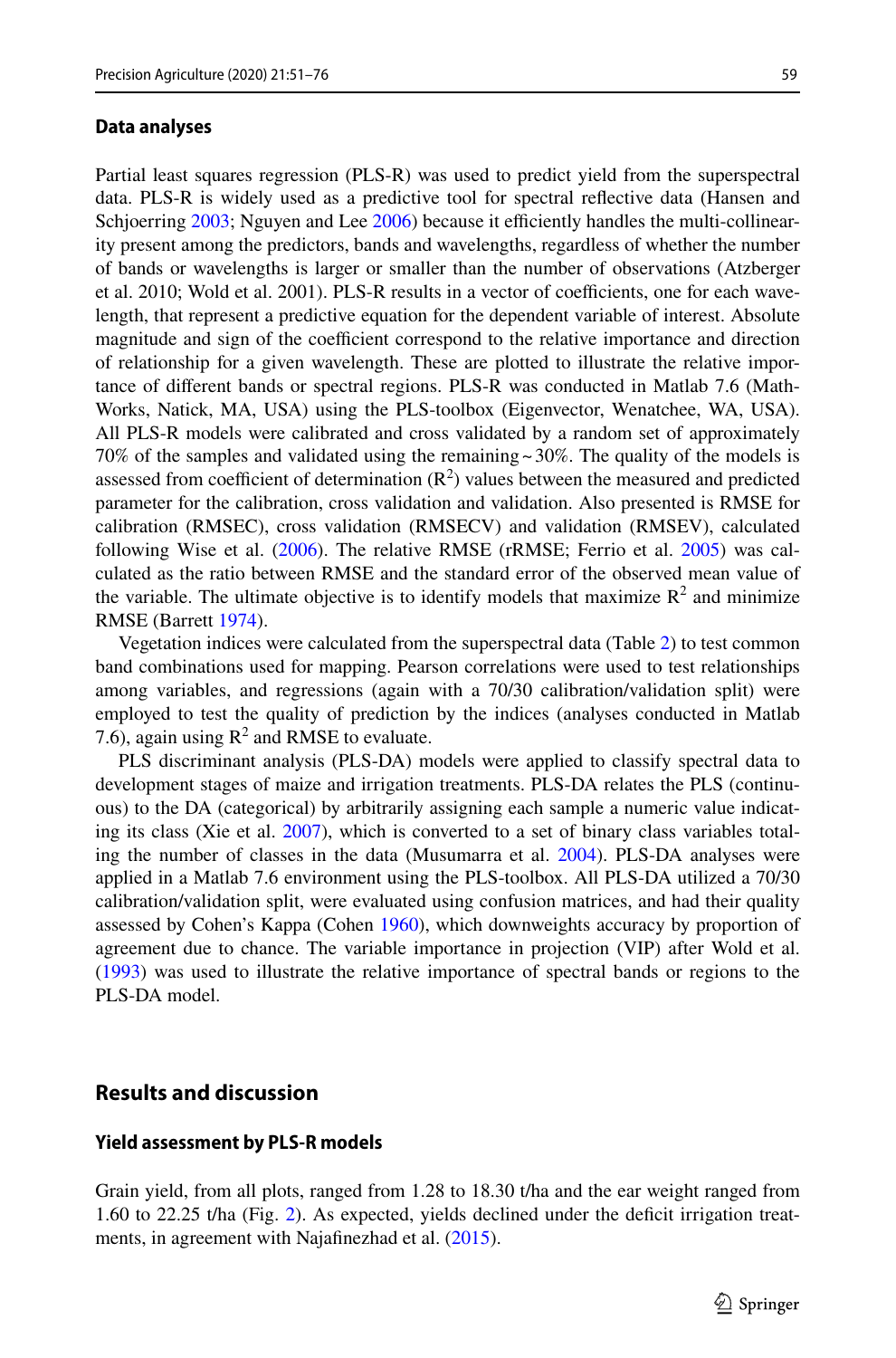| Index          | Name                                                 | Equation                                                                                                                                       | Reference                    |
|----------------|------------------------------------------------------|------------------------------------------------------------------------------------------------------------------------------------------------|------------------------------|
| S <sub>R</sub> | Simple ratio                                         | $\frac{\rho_{780}}{}$ (1)                                                                                                                      | Jordan $(1969)$              |
| INDVI          | Normalized Difference Vegetation Index               | $\widehat{c}$<br>$\rho_{780} - \rho_{670}$<br>$\rho_{780} + \rho_{670}$<br>$\rho_{670}$                                                        | Rouse et al. (1973)          |
| NGRDI          | Normalized Green Red Difference Index                | $\widehat{c}$<br>$\rho_{550} + \rho_{670}$<br>$\rho_{550} - \rho_{670}$                                                                        | Tucker (1979)                |
| <b>REIP</b>    | Red-edge inflection point                            | $\bigoplus$<br>700 + 40 $\left\{\frac{[(\rho_{670}+\rho_{780})/2]-\rho_{700}}{2} \right\}$                                                     | Guyot and Baret, (1988)      |
| RARSa          | Ratio analysis of reflectance spectra chlorophyll a  | $\rho_{740}\!-\!\rho_{700}$<br>$\frac{\rho_{670}}{5}$ (5)                                                                                      | Chappelle et al. (1992)      |
| <b>RARSb</b>   | Ratio analysis of reflectance spectra chlorophyll b  | $\circledcirc$<br>$\left(\frac{\rho_{670}}{\rho_{640}}\right)\rho_{700}$                                                                       | Chappelle et al. (1992)      |
| RARSc          | Ratio analysis of reflectance spectra carotenoid     | $\widehat{c}$<br>$\rho_{780}$                                                                                                                  | Chappelle et al. (1992)      |
| <b>NDREI</b>   | Normalized difference red-edge index                 | $\widehat{\circ}$<br>$\rho_{780} - \rho_{740}$<br>$\rho_{780} + \rho_{740}$<br>P <sub>490</sub>                                                | Gitelson and Merzlyak (1994) |
| SIPI           | Structure insensitive pigment index                  | ම<br>$\rho_{780} - \rho_{440}$                                                                                                                 | Penuelas et al. (1995)       |
| <b>GNDVI</b>   | Green Normalized Difference Vegetation Index         | $\frac{10}{2}$<br>$\rho_{780} - \rho_{550}$<br>$\rho_{780}-\rho_{670}$                                                                         | Gitelson et al. (1996)       |
| <b>OSAVI</b>   | Optimized Soil Adjusted Vegetation Index             | $\left(11\right)$<br>$(1+0.16)\frac{((\rho_{\rm{780}}-\rho_{\rm{670}}))}{(\rho_{\rm{780}}+\rho_{\rm{670}}+0.16)}$<br>$\rho_{780} + \rho_{550}$ | Rondeaux et al. (1996)       |
| TVI            | Triangular Vegetation Index                          | $0.5[(670 - 550)(\rho_{780} - \rho_{550}) - (780 - 550)(\rho_{670} - \rho_{550})]$ (12)                                                        | Broge and Leblanc (2000)     |
| TCARI          | Transformed chlorophyll absorption reflectance index | $3\left[\left(\rho_{700} - \rho_{670}\right) - 0.2\left(\rho_{700} - \rho_{550}\right)\left(\frac{\rho_{700}}{\rho_{670}}\right)\right]$ (13)  | Haboudane et al. (2002)      |
| ŢĞĪ            | index<br>Triangular greenness                        | $-0.5[(670 - 490)(\rho_{670} - \rho_{550}) - (670 - 550)(\rho_{670} - \rho_{490})]$ (14) Hunt et al. (2011)                                    |                              |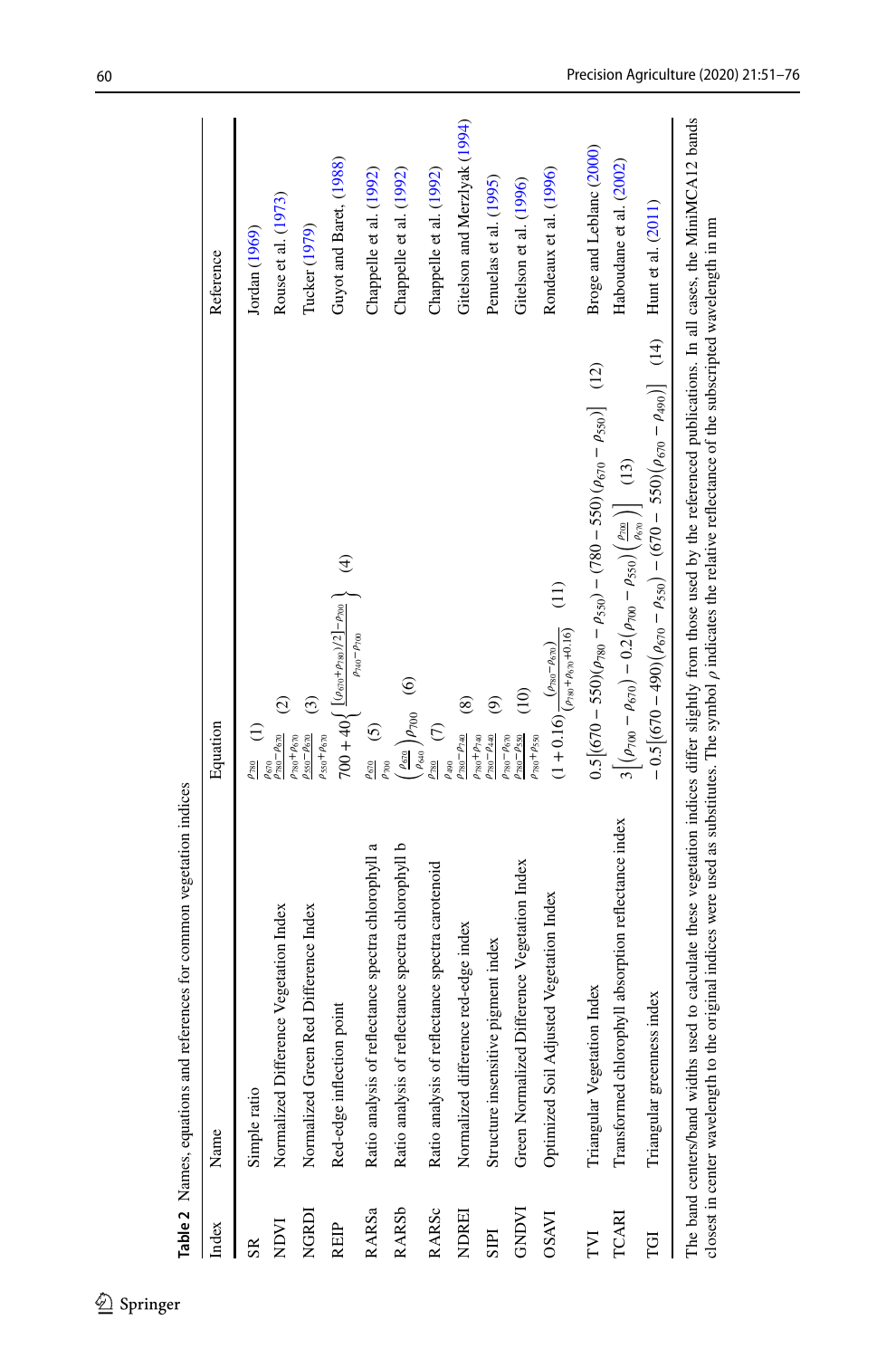A PLS-R yield validation model for grain and ear weight was obtained for each of the fve post treatment development stages (V10, V12, VT, R2 and R4) using the 11 Min $i$ MCA12 bands from each associated date (Table 3, Fig. 3). The R2 development stage had the grain yield validation model with highest  $R^2$  and the lowest RMSEV values, as well as the validation model with the highest  $\mathbb{R}^2$  value for ear weight. The VT development stage had the validation model with the lowest RMSEV value for ear weight. Here then, the R2 development stage appears to be best for predicting maize yield. In contrast, Ma et al. (1996) showed that maize grain yield and NDVI based on canopy refectance may also be well correlated (correlation coefficient  $(r) = 0.81$ ) using reflectance during the vegetative development stages at two weeks pre-anthesis assumed to be V10. Geipel et al. (2014) achieved even better maize grain yield predictions with validation  $R<sup>2</sup>$  values peaking at 0.74 and RMSEV values ranging from 0.67 to 1.28 t/ha. The latest development stage analyzed was the complete ear emergence (refered to as developmnet stage Z58; Zadoks et al., 1974) that is just before VT. Thomason et al. (2007) explored grain yield prediction for V6–V9 and V11–V14 development stages and presented  $\mathbb{R}^2$ values of 0.65 and 0.34, respectively, though did not report RMSE. Inman et al. (2007) used an active spectral sensor for yield assessment and achieved their highest  $\mathbb{R}^2$  value of 0.76 for the V6–V8 development stages. Vergara-Diaz et al. (2016) applied RGB indices based on ground level imagery to correlate maize grain yield with the VT development stage and resulted with a nonlinear correlation with an  $\mathbb{R}^2$  value of 0.72, though no yield prediction was presented. An early yield prediction may miss important efects on yield that occur during the reproductive stages. For example, drought stressed maize during the reproductive development stages can reduce yield while stress during early vegetative stages reduces growth but may not greatly reduce yield (Mansouri-Far et al. 2010). Thus, assessment at early reproductive stages is likely more practical.

The current study compares favorably to studies predicting maize yield from spectral data. Shanahan et al. (2001) presented r values of approximately 0.80 for their correlations of VIs with maize grain yield. They achieved a maximum r value of 0.95 for a relatively late reproductive development stage (21 days after R3), though did not presented any yield predictions. Farrell et al. (2018) also examined VIs correlation with maize grain yield for the fowering development stage and presented r value of 0.88, though no yield prediction was presented. Zaman-Allah et al. (2015) explored the correlation of spectral imagery from UAV to maize grain yield for the R1 development stage. They found a maximal coefficient of correlation value of  $-0.74$  for the crop senescence index and the entire range of grain yield (1.9–8.6 t/ha), and 0.72 using NDVI for a grain yield range of 1.9–4.6 t/ha. Weber et al. (2012) showed a grain yield prediction with an  $R^2$ =0.69 with rRMSE of 16 t/ha for the R1–R3 development stages by hyperspectral canopy data accessed from ground level. In the current study, for similar development stages, grain yield was predicted by a validation model with an  $\mathbb{R}^2$  value of 0.73 and rRMSE value of 7.79 (Table 3). The models developed in the current study are for full and defcit irrigation together (allowing a relatively wide range of traits values) similar to the data analyzed by the above mentioned model of Weber et al. (2012). It is assumed that acquiring hyperspectral aerial imagery of maize under full and defcit irrigation treatments would result in an improved grain yield assessment.

The best grain yield and ear weight validation models had RMSEV values of 2.07 and 3.41 t/ha, respectively (Table 3). These predication values are for the entire range of measured yields (grain and ear), and it is likely that this wide range of yield (which is a consequence of including both defcit and full irrigation treatments; Fig. 2) contributed to the relatively high  $R^2$  values of the models. However, this RMSEV reiterates that the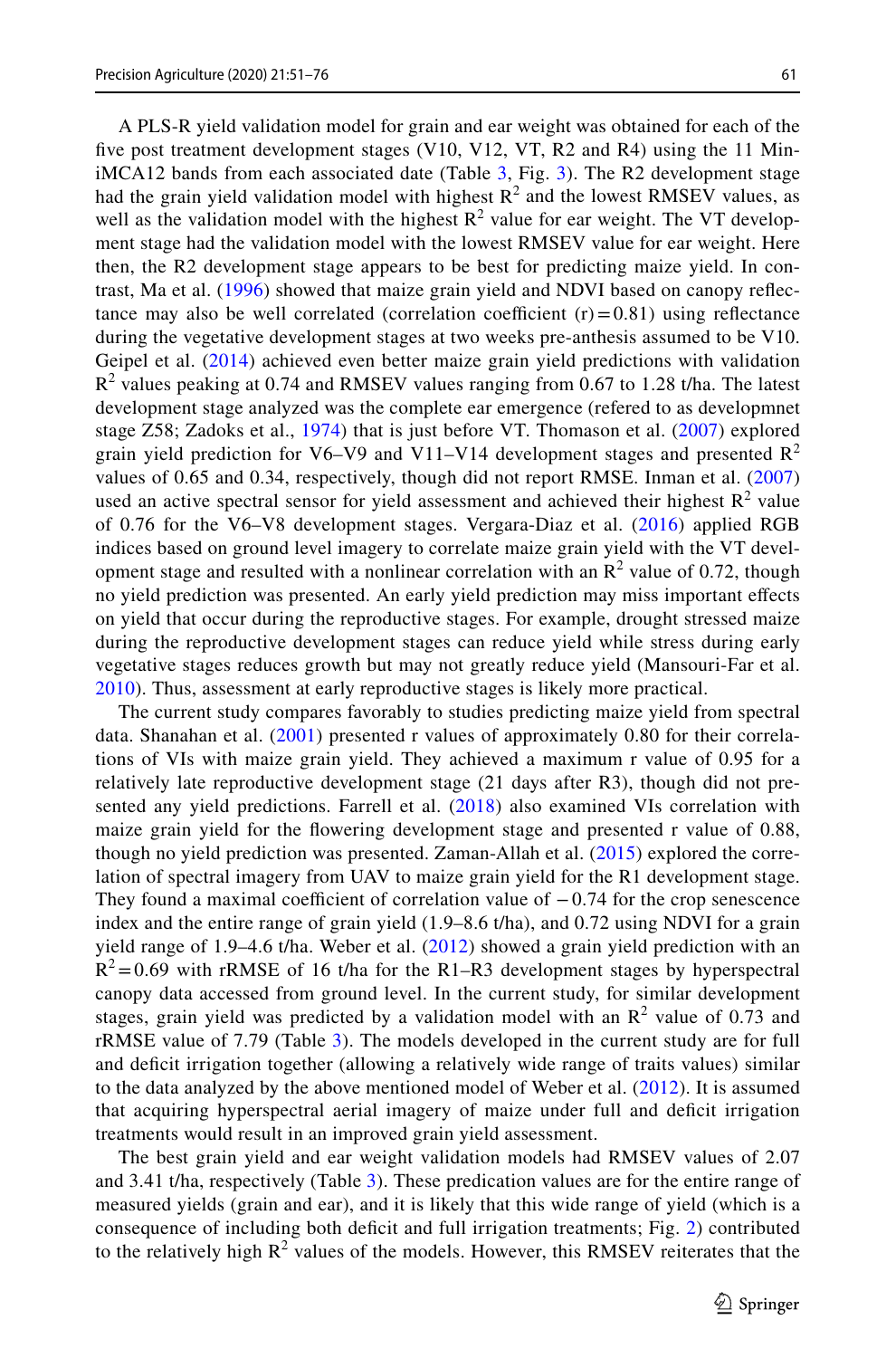|                    |                | Development stages <sup>a</sup> |                                |                |              |                               |                |             |             |                |                |             |                |             |              |
|--------------------|----------------|---------------------------------|--------------------------------|----------------|--------------|-------------------------------|----------------|-------------|-------------|----------------|----------------|-------------|----------------|-------------|--------------|
|                    | V10            |                                 |                                | V12            |              |                               | 77             |             |             | R <sub>2</sub> |                |             | R <sub>4</sub> |             |              |
|                    | $R^2$          | <b>RMSE</b>                     | rRMSE                          | R <sup>2</sup> | RMSE         | <b>FRMSE</b>                  | $\mathbf{R}^2$ | <b>RMSE</b> | <b>RMSE</b> | R <sup>2</sup> | RMSE           | rRMSE       | R <sup>2</sup> | <b>RMSE</b> | <b>rNSE</b>  |
| Grain yield (t/ha) |                |                                 |                                |                |              |                               |                |             |             |                |                |             |                |             |              |
| Calibration        | 0.60           | 2.62                            | 7.67                           | 0.68           | 2.38         | 6.97                          | 0.67           | 2.42        | 7.08        | 0.77           | 2.08           | 6.09        | 0.73           | 2.10        | 6.14         |
| Cross validation   | 0.52           | 2.90                            | 8.49                           | 0.60           | 2.69         | 7.87                          | 0.60           | 2.68        | 7.85        | 0.70           | 2.37           | 6.94        | 0.70           | 2.22        | 6.50         |
| Validation         | 0.58           | 2.84                            | 8.31                           | 0.57           | 2.72         | 7.96                          | 0.61           | 2.58        | 7.55        | 0.73           | 2.07           | 6.06        | 0.65           | 2.66        | 7.79         |
| Ears weight (t/ha) |                |                                 |                                |                |              |                               |                |             |             |                |                |             |                |             |              |
| Calibration        | 0.31           | 3.94                            | 9.96                           | 0.51           | 3.47         | 8.77                          | 0.41           | 3.90        | 9.86        | 0.54           | 3.31           | 8.37        | 0.51           | 3.26        | 8.24         |
| Cross validation   | 0.27           | 4.07                            | 10.29                          | 0.43           | 3.74         | 9.45                          | 0.38           | 4.02        | 10.16       | 0.49           | 3.50           | 8.85        | 0.46           | 3.41        | 8.62         |
| Validation         | 0.23           | 4.44                            | 11.23                          | 0.46           | 3.42         | 8.65                          | 0.38           | 3.37        | 8.52        | 64.0           | 3.41           | 8.62        | 0.48           | 3.84        | 9.71         |
|                    |                |                                 | All dates of measured property |                |              |                               |                |             |             |                |                |             |                |             |              |
|                    | $CC (\%)$      |                                 |                                |                |              | $\mathrm{RWC}\left(\%\right)$ |                |             |             |                | IAI            |             |                |             |              |
|                    | R <sup>2</sup> | <b>ISE</b><br>RM                | <b>rNSE</b>                    |                | # of samples | R <sup>2</sup>                | <b>RMSE</b>    | <b>RMSE</b> |             | # of samples   | R <sup>2</sup> | <b>RMSE</b> | <b>rNMSE</b>   |             | # of samples |
| Calibration        | 0.86           | 9.94                            | 25.62                          | 502            |              | 0.58                          | 5.25           | 5.38        | 314         |                | 0.84           | 0.86        | 10.55          |             | 502          |
| Cross validation   | 0.85           | 10.10                           | 26.03                          | 502            |              | 0.56                          | 5.40           | 5.53        | 314         |                | 0.84           | 0.88        | 10.80          |             | 502          |
| Validation         | 0.86           | 9.56                            | 24.64                          | 215            |              | 0.55                          | 5.65           | 5.79        | 135         |                | 0.85           | 0.86        | 10.55          |             | 214          |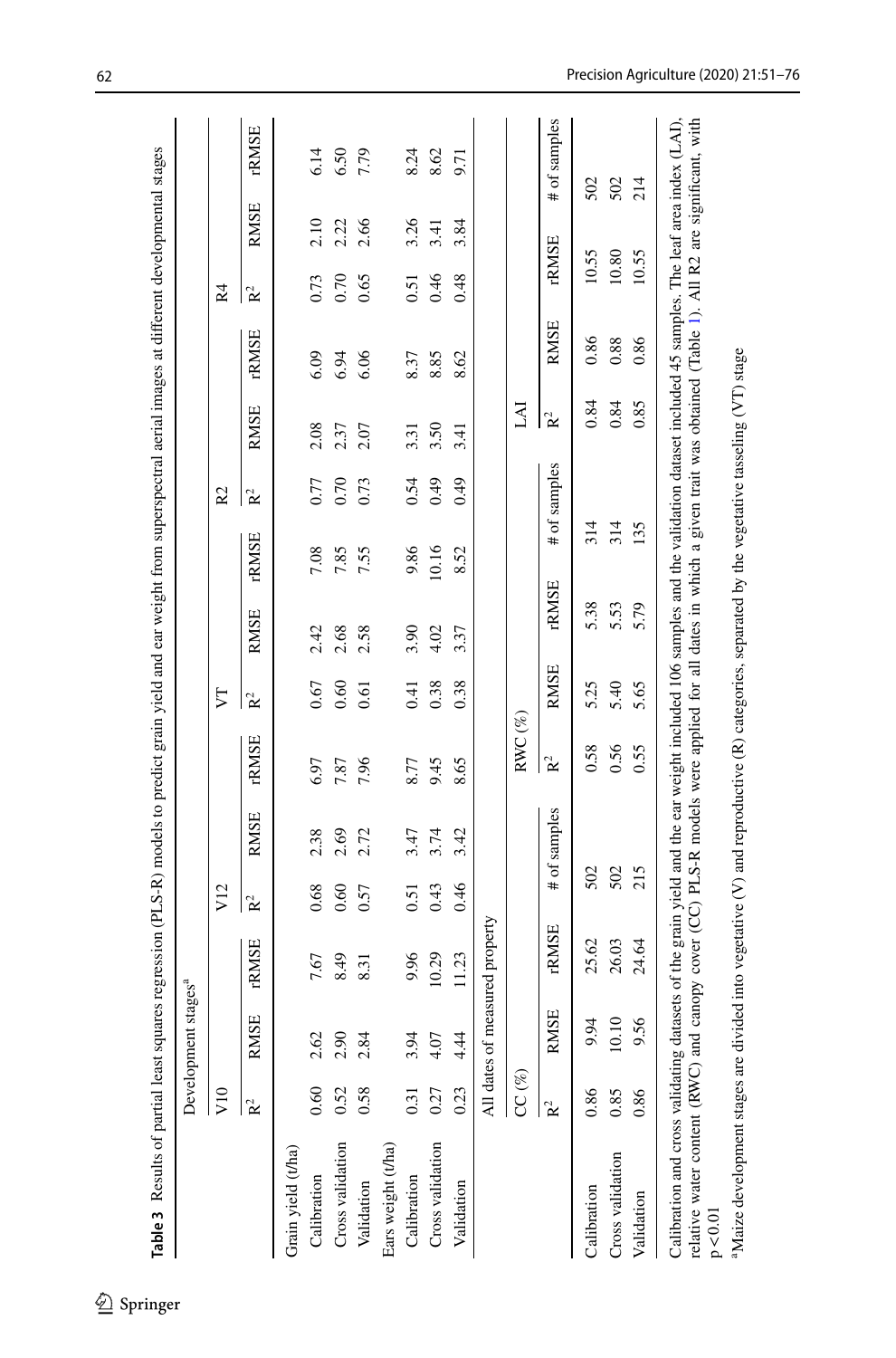

Measured leaf area index

**Fig. 3** Predicted versus measured traits from partial least squares regression (PLS-R) models: **a** maize grain yield, **b** ear weight, **c** canopy cover (CC), **d** relative water content (RWC), and **e** Leaf Area Index (LAI)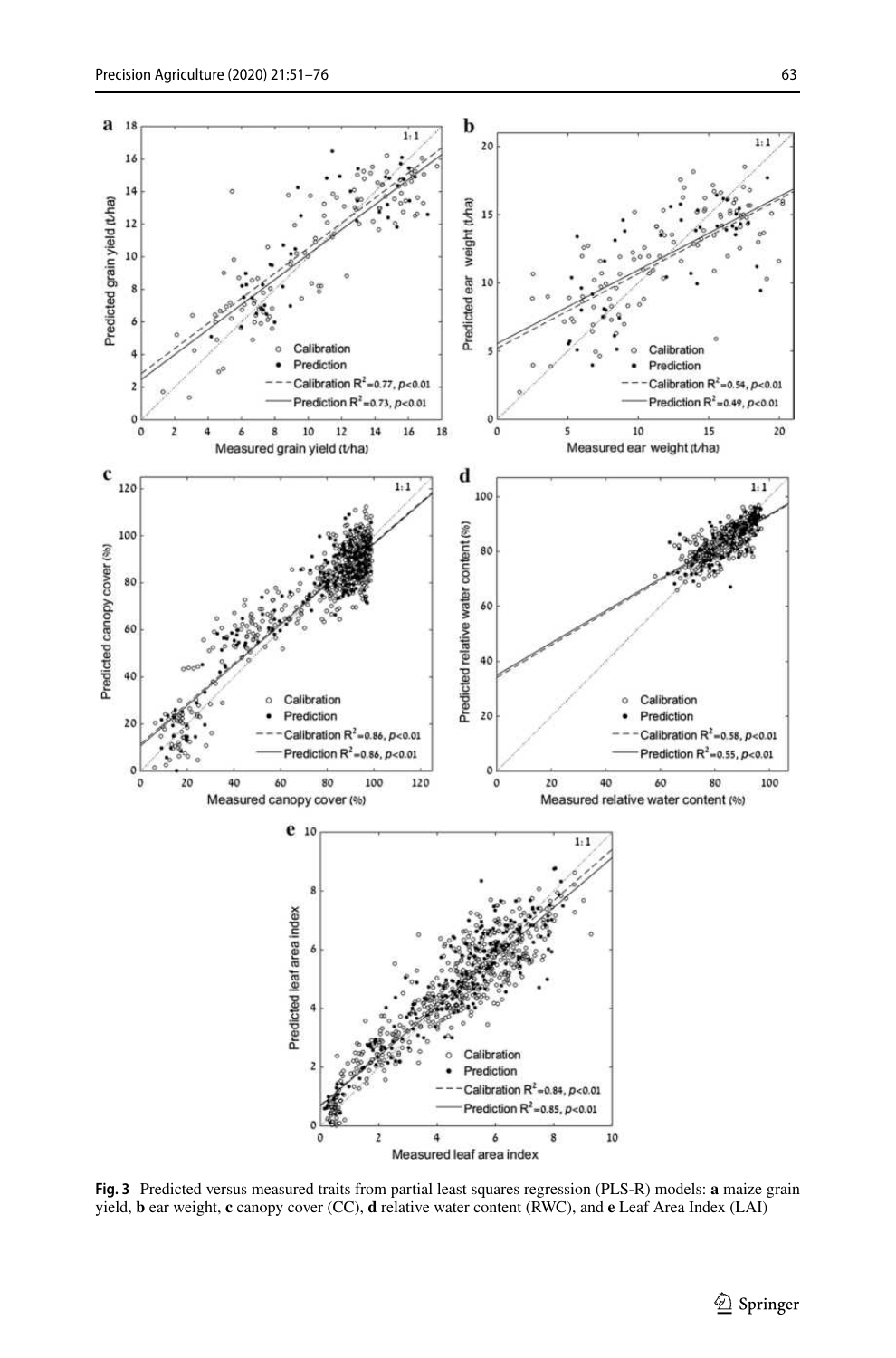models are more sensitive to within yield variation at lower rather than higher overall yields.

In addition to yield, superspectral data PLS-R models also well predicted CC, RWC and LAI (Table 3, Fig. 3). The ability to predict maize yield using PLS-R derives from the sensitivity of the spectral data to the broad set of foliar properties that drive yield (Weber et al. 2012). The yield prediction from the superspectral imagery may therefore be due in part to relationships between yield and canopy properties (i.e., more vigorous canopies produce higher yields), and indeed yields are often tied to foliar properties such as CC, LAI and RWC (Weber et al. 2012; Araus et al. 2012). However, the results show only modest correlations between yield and the three foliar traits (Table 4). In fact, the ability to predict yield as a function of CC declines with developmental stage, suggesting that as plants develop, the ability to predict yield spectrally is a function of a wide range of foliar attributes, not just CC. This is further supported by an evaluation of the PLS-R coefficients for predicting each trait (Fig. 4), which difer considerably between yield and the canopy traits CC, RWC and LAI.

#### **Yield assessment by vegetation indices**

Vegetation indices are widely used for agronomic assessments because of their ease of implementation, but typically do not perform as well as PLS-R models, as confrmed in Table 5 showing correlation to yield for V10, V12, VT, R2, and R4 with 14 vegetation indices and Table 6 showing validation for the 10 best VI models. Notably, the red-edge infection point (REIP) and normalized diference red-edge index (NDREI) indices, based on red-edge bands, were efective to estimate grain and ear yield in multiple cases, including for V12, R2 and R4. The importance of the red-edge for spectral yield estimation was revealed by the PLS-R coefficients of the  $740 \text{ nm}$  and  $780 \text{ nm}$  bands (Fig. 4). Also of note, none of the best predictive models occurred at VT, likely because the tassel has a spectral signature that is distinctively diferent from leaf spectra (Vina et al. 2004), thus partly obscuring spectral canopy properties important to estimating yield. PLS-R grain yield validation models (Table 3) were of a similar quality for the VT and V12 development stages, illustrating the advantage of using all bands instead of VIs.

## **PLS‑DA spectral classifcation models**

#### **Phenology by spectral classifcation**

Crop management can beneft from being able to map developmental stages (Nguy-Robertson et al. 2013), especially on large felds in which multiple varieties bred for diferent traits are present. Spectrally identifying development stage from a UAV can be useful to determine the current development stage of the feld (or part of it) and apply the appropriate yield prediction model. Spectral data obtained from the UAV (canopy level) and from the feld spectrometer (leaf level) resulted in high quality separation between development stages per irrigation treatment (Table 7), although the PLS-DA did not perform well when the two irrigation treatments were combined (results not shown). This presents some challenges in application since plant water availability, and therefore status, may be heterogeneous in a feld. To address this, PLS-DA was also used to distinguish treatments per developmental stage. For the superspectral PLS-DA full irrigation model, the VIP statistic indicates that the most important bands for discrimination of growth stages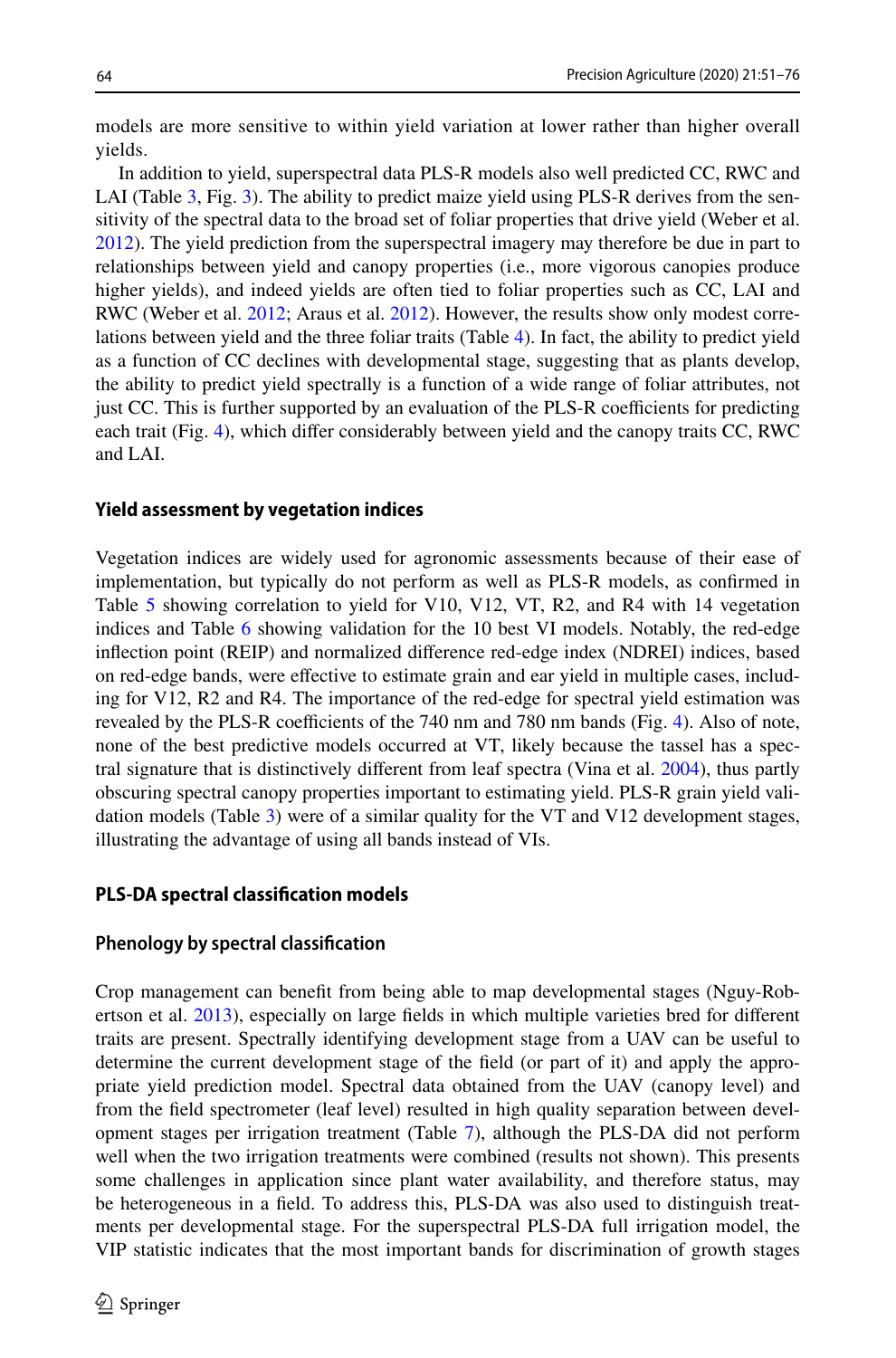| Development stage <sup>a</sup> Grain yield | $1$ (tha)          |      |                    | Ear weight (t/ha)  |      |                    |
|--------------------------------------------|--------------------|------|--------------------|--------------------|------|--------------------|
|                                            |                    | RWC  | FAI                |                    | RWC  | LAI                |
| $\frac{10}{2}$                             | 0.17               | 0.08 | 0.17               | 0.10               | 0.07 | 0.12               |
| $\sqrt{12}$                                | 0.08               |      | 0.14               | 0.08               |      | 0.10               |
| J                                          | 0.02 <sup>ns</sup> | 0.04 | 0.01 <sup>ns</sup> | 0.01 <sup>ns</sup> | 0.03 | $0.00^{ns}$        |
| R2                                         |                    |      |                    |                    |      |                    |
| R4                                         | $0.00^{ns}$        | 11   | 0.02 <sup>ns</sup> | $0.00^{ns}$        | 0.04 | 0.01 <sup>ns</sup> |

| .<br>.<br>.<br>.<br>į                                                                                                                         |
|-----------------------------------------------------------------------------------------------------------------------------------------------|
| contractor case of contractor and contractor<br>֧֧֧֧֧֧֧֧֧֧֧֧֧֧֧֧֧֧֧֧֧֧֧֧֧֧֧֧֧֧֧֧֧֧֧֛֪֪֪֪֪֪֪֪֚֚֚֚֚֚֚֚֚֚֚֚֚֚֚֝֝֓֝֓֝֬֝֓֝֬֝֬֝֬֝֬֝֬֓֓֝֬֝֬֝֬֜֝֬֝֬֝֬ |
| :<br>:                                                                                                                                        |
| ı                                                                                                                                             |
|                                                                                                                                               |
| į<br> <br> <br>                                                                                                                               |
| i                                                                                                                                             |
|                                                                                                                                               |
|                                                                                                                                               |
| $\ddot{\phantom{0}}$<br>ι                                                                                                                     |
| Ì<br>I                                                                                                                                        |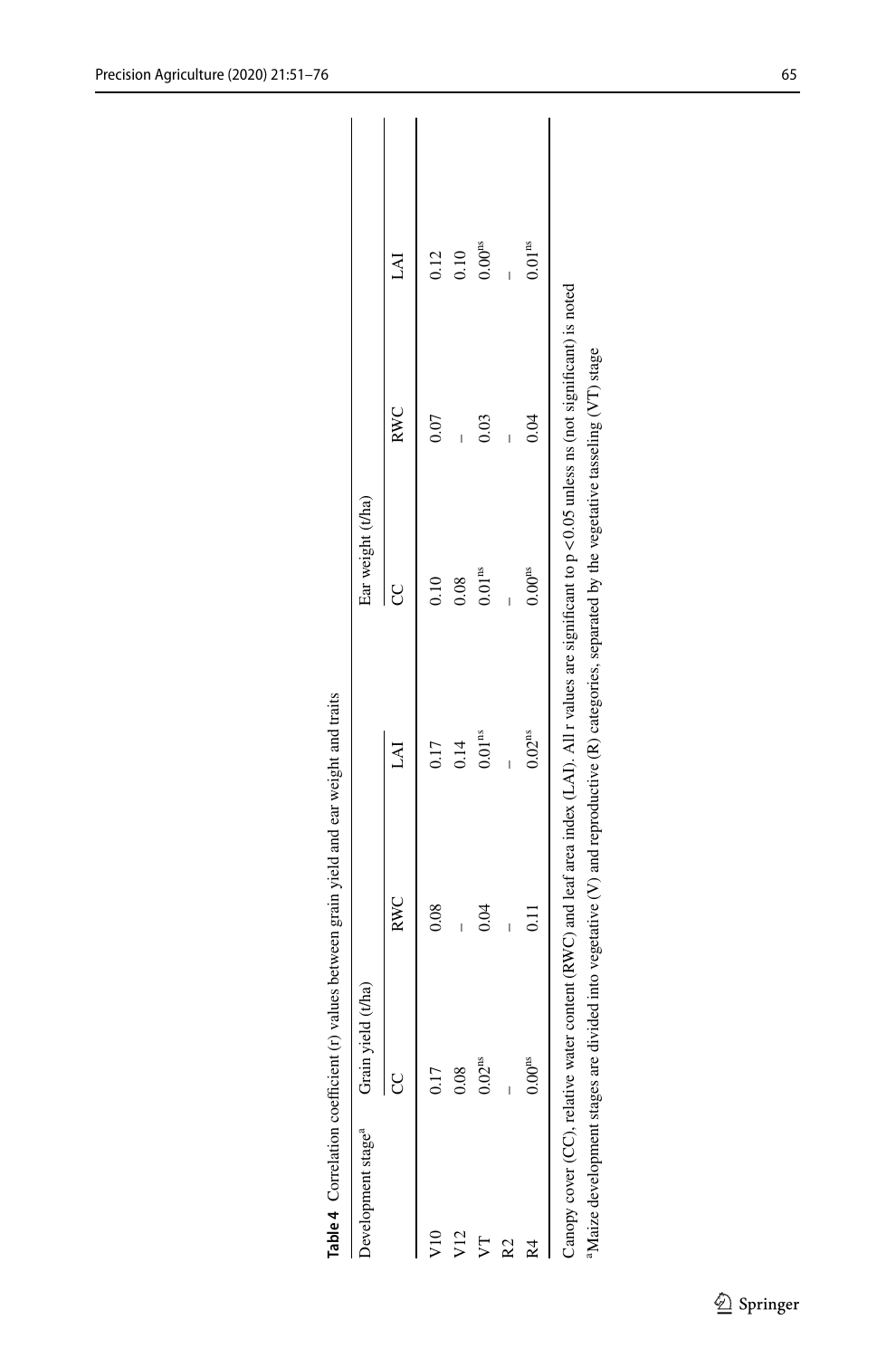

Fig. 4 The partial least squares regression (PLS-R) coefficients for all five of the trait models shown in Fig. 3. A color version of the fgure is available on-line

**Table 5** Correlation coefficient (r) values of grain yield and ear weight by vegetation indices in five development stages

| $V10^a$ | $V12^a$            | VT <sup>a</sup>                     | R2 <sup>a</sup>    | R4 <sup>a</sup>       | $V10^a$ | $V12^{ba}$         | V <sub>Ta</sub>           | R2 <sup>a</sup>       | R4 <sup>a</sup>       |
|---------|--------------------|-------------------------------------|--------------------|-----------------------|---------|--------------------|---------------------------|-----------------------|-----------------------|
| 0.67    | 0.43               | 0.71                                | 0.21               | 0.80                  | 0.56    | 0.33               | 0.60                      | $0.19^{ns}$           | 0.69                  |
| 0.62    | 0.43               | 0.69                                | 0.21               | 0.77                  | 0.52    | 0.33               | 0.60                      | 0.20 <sup>ns</sup>    | 0.68                  |
| 0.73    |                    | 0.51                                | $-0.49$            | 0.40                  | 0.61    | 0.03 <sup>ns</sup> | 0.43                      | $-0.45$               | 0.35                  |
| $-0.30$ | 0.76               | 0.50                                | 0.78               | 0.79                  | $-0.23$ | 0.68               | 0.49                      | 0.70                  | 0.70                  |
| $-0.65$ | 0.23               | $-0.44$                             | 0.56               | $-0.14$ <sup>ns</sup> | $-0.57$ | 0.27               | $-0.36$                   | 0.54                  | $-0.14$ <sup>ns</sup> |
| $-0.49$ | $-0.38$            | $-0.60$                             | $-0.48$            | $-0.62$               | $-0.45$ | $-0.45$            | $-0.59$                   | $-0.51$               | $-0.57$               |
| 0.50    | 0.32               | 0.65                                | $-0.04ns$          | 0.72                  | 0.41    | 0.24               | 0.56                      | 0.02 <sup>ns</sup>    | 0.61                  |
|         | 0.76               | 0.57                                | 0.79               | 0.81                  |         | 0.68               | 0.55                      | 0.70                  | 0.72                  |
| $-0.61$ | $-0.32$            | $-0.64$                             | $-0.23$            | $-0.74$               | $-0.51$ | $-0.23$            | $-0.54$                   | $-0.21$               | $-0.66$               |
| 0.25    | 0.57               | 0.71                                | 0.53               | 0.80                  | 0.21    | 0.45               | 0.62                      | 0.49                  | 0.70                  |
| 0.63    | 0.30               | 0.61                                | $-0.10^{ns}$       | 0.75                  | 0.50    | $0.17^{ns}$        | 0.49                      | $-0.15$ <sup>ns</sup> | 0.65                  |
| 0.61    | 0.20 <sup>ns</sup> | 0.44                                | $-0.23$            | 0.63                  | 0.47    | 0.06 <sup>ns</sup> | 0.32                      | $-0.28$               | 0.53                  |
| 0.64    | $-0.29$            | 0.08 <sup>ns</sup>                  | $-0.55$            | $-0.23$               | 0.53    | $-0.34$            | 0.00 <sup>ns</sup>        | $-0.55$               | $-0.20ns$             |
| 0.68    | $-0.27$            | $-0.01ns$                           | $-0.57$            | $-0.28$               | 0.53    | $-0.31$            | $-0.07^{\text{ns}}$       | $-0.55$               | $-0.27$               |
|         |                    | Grain yield<br>$0.00$ <sup>ns</sup> | 0.05 <sup>ns</sup> |                       |         |                    | Ear weight<br>$0.04^{ns}$ |                       |                       |

All r values are significant to  $p < 0.01$  unless ns (not significant) is noted

<sup>a</sup>Maize development stages are divided into vegetative (V) and reproductive (R) categories, separated by the vegetative tasseling (VT) stage

were the blue, red-edge and NIR (Fig. 5a), while for the deficit irrigation the most important bands were the blue and red-edge bands (Fig. 5b) and less so the NIR. For the VT stage the most important band was in the visible range, likely due to the presence of tassels (Vina et al. 2004). The V4 stage showed similar importance of bands for both the full and defcit irrigation treatments (Fig. 5a, b), assumed to be a result of relatively high portion of soil background. Different bands are important for full and deficit irrigation at the V6 stage, illustrating that by V6 the irrigation treatment has a stronger impact on green refectance than the soil background. The VIP trend of the VT stage looks the same for both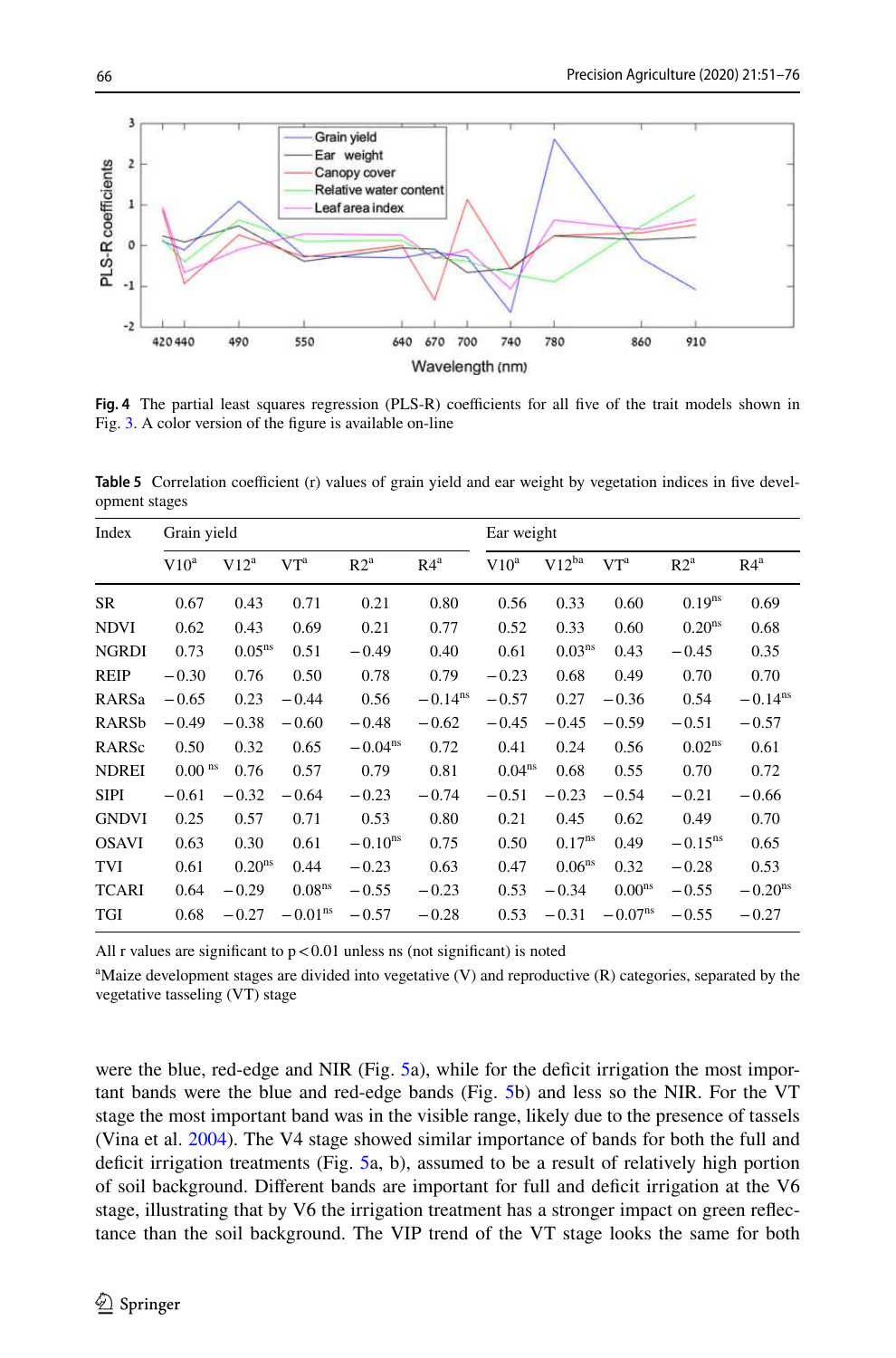| Develop-<br>ment stage <sup>a</sup> | Vegetation indices | $R^2_{cal}$ | <b>RMSEC</b> | rRMSEC | $R_{val}^2$ | <b>RMSEV</b> | rRMSEV |
|-------------------------------------|--------------------|-------------|--------------|--------|-------------|--------------|--------|
| Grain yield (t/ha)                  |                    |             |              |        |             |              |        |
| R <sub>4</sub>                      | <b>NDREI</b>       | 0.68        | 2.36         | 6.91   | 0.61        | 2.71         | 7.95   |
| R <sub>4</sub>                      | <b>GNDVI</b>       | 0.67        | 2.41         | 7.06   | 0.59        | 2.79         | 8.18   |
| R <sub>2</sub>                      | <b>NDREI</b>       | 0.65        | 2.46         | 7.19   | 0.56        | 2.88         | 8.44   |
| R <sub>4</sub>                      | <b>REIP</b>        | 0.65        | 2.46         | 7.20   | 0.56        | 2.88         | 8.42   |
| R <sub>2</sub>                      | <b>REIP</b>        | 0.64        | 2.51         | 7.34   | 0.56        | 2.89         | 8.45   |
| R4                                  | SR                 | 0.63        | 2.53         | 7.40   | 0.65        | 2.58         | 7.55   |
| R <sub>4</sub>                      | <b>NDVI</b>        | 0.60        | 2.66         | 7.77   | 0.57        | 2.85         | 8.36   |
| V12                                 | <b>NDREI</b>       | 0.56        | 2.76         | 8.09   | 0.59        | 2.77         | 8.11   |
| R <sub>4</sub>                      | <b>SIPI</b>        | 0.56        | 2.77         | 8.10   | 0.54        | 2.95         | 8.62   |
| V12                                 | <b>REIP</b>        | 0.56        | 2.77         | 8.10   | 0.59        | 2.78         | 8.15   |
| Ear weight (t/ha)                   |                    |             |              |        |             |              |        |
| R <sub>4</sub>                      | <b>NDREI</b>       | 0.53        | 3.27         | 8.27   | 0.47        | 3.76         | 9.50   |
| R <sub>2</sub>                      | <b>NDREI</b>       | 0.53        | 3.29         | 8.33   | 0.43        | 3.90         | 9.87   |
| R <sub>4</sub>                      | <b>GNDVI</b>       | 0.52        | 3.31         | 8.36   | 0.44        | 3.86         | 9.75   |
| R <sub>2</sub>                      | <b>REIP</b>        | 0.51        | 3.33         | 8.43   | 0.44        | 3.86         | 9.75   |
| R <sub>4</sub>                      | <b>REIP</b>        | 0.50        | 3.37         | 8.51   | 0.44        | 3.87         | 9.78   |
| R <sub>4</sub>                      | <b>SR</b>          | 0.50        | 3.37         | 8.52   | 0.44        | 3.87         | 9.80   |
| R <sub>4</sub>                      | <b>NDVI</b>        | 0.48        | 3.44         | 8.69   | 0.41        | 3.98         | 10.06  |
| V12                                 | <b>REIP</b>        | 0.47        | 3.49         | 8.83   | 0.44        | 3.88         | 9.80   |
| V12                                 | <b>NDREI</b>       | 0.47        | 3.49         | 8.83   | 0.44        | 3.88         | 9.81   |
| R <sub>4</sub>                      | <b>SIPI</b>        | 0.46        | 3.52         | 8.91   | 0.40        | 4.02         | 10.16  |
|                                     |                    |             |              |        |             |              |        |

**Table 6** The top ten predictions for both yield grain and ear weight are presented based on the 14 vegetation indices and fve development stages

All R2 values are significant to  $p < 0.01$ . The full table with all predictions may be found in supplementary data table S1

<sup>a</sup>Maize development stages are divided into vegetative (V) and reproductive (R) categories, separated by the vegetative tasseling (VT) stage

irrigation treatments and shows the infuence of the tassels. For the hyperspectral PLS-DA models the most important spectral regions are the visible, red-edge, and the water absorption regions around 1400 and 1900 nm (Fig. 5c, d). For the PLS-DA full irrigation treatment, two important spectral regions occur around 1640 nm and 2160 nm that are related to lignin (Ben-Dor et al. 1997; Curran 1989) and changes in lignin concentration across plant development stages (Frei 2013). These lignin related wavelengths are relatively less important for the defcit irrigation treatment as water absorption features are relatively more important in the classifcation model.

# **Treatment by spectral classifcation**

Irrigation treatments were classifed by PLS-DA for superspectral and hyperspectral data of all 151 plots with 19 hybrids and 40 plots with 5 hybrids, respectively (Table 8). All total accuracies are higher than 87% and showed a high ability to classify the irrigation treatments. The R2 development stage is the most appropriate for yield assessment and has shown the highest accuracies for the superspectral model. The VIP trend of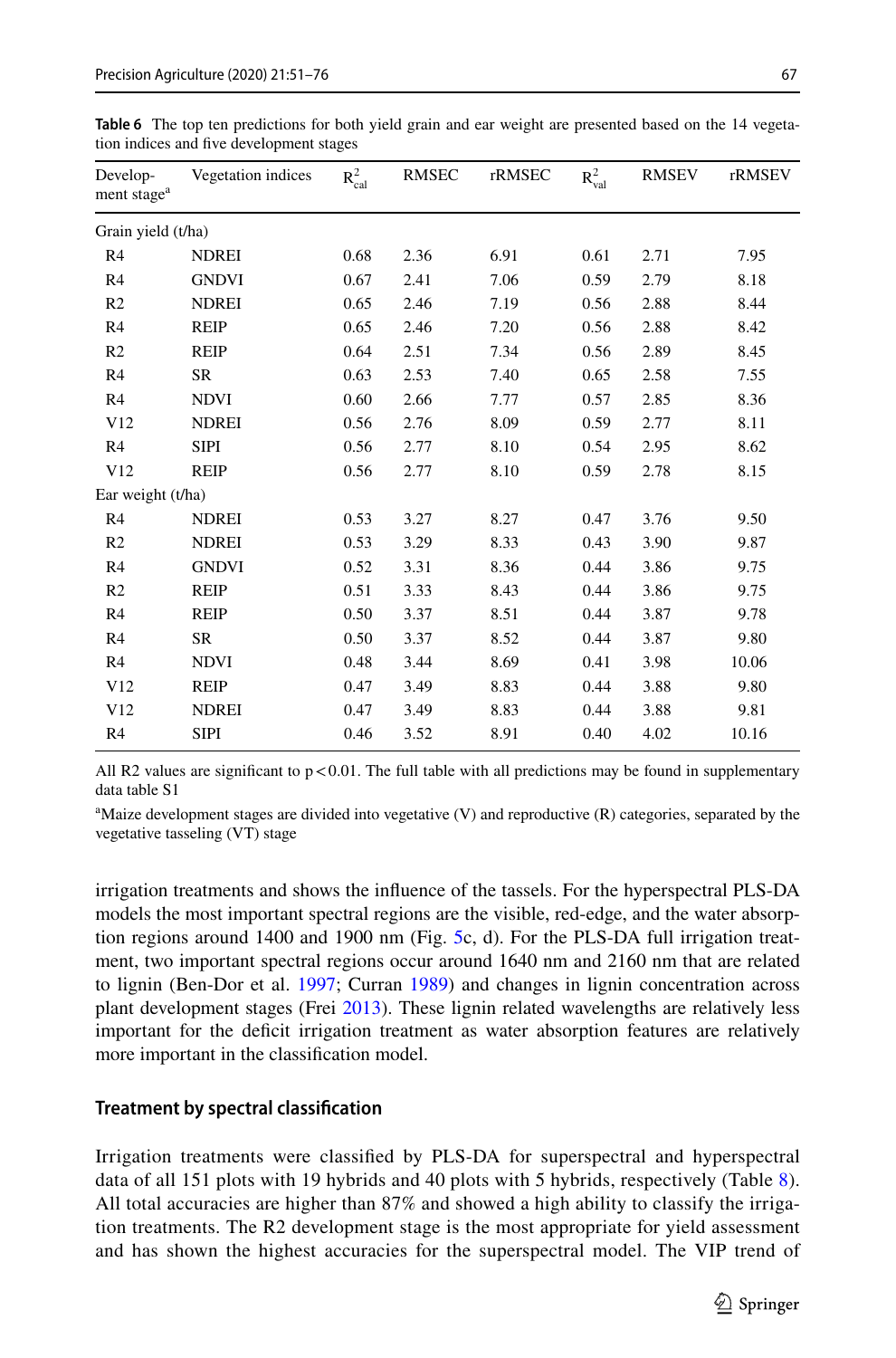| Classes                                        | Treatment          | Calibration (Kappa) | Cross<br>validation<br>(Kappa) | Validation (Kappa) |  |  |  |  |
|------------------------------------------------|--------------------|---------------------|--------------------------------|--------------------|--|--|--|--|
| Superspectral airborne data—19 varieties       |                    |                     |                                |                    |  |  |  |  |
| Two development stages <sup>a</sup>            | Deficit irrigation | 100(1)              | 100(1)                         | 100(1)             |  |  |  |  |
| Two development stages <sup>a</sup>            | Full irrigation    | 100(1)              | 100(1)                         | 100(1)             |  |  |  |  |
| Seven development stages <sup>b</sup>          | Deficit irrigation | 91.6 (0.90)         | 87.9 (0.86)                    | 90.9(0.89)         |  |  |  |  |
| Seven development stages <sup>b</sup>          | Full irrigation    | 97.6 (0.97)         | 96.7 (0.96)                    | 96.3 (0.96)        |  |  |  |  |
| Hyperspectral ground level data—five varieties |                    |                     |                                |                    |  |  |  |  |
| Two development stages <sup>a</sup>            | Deficit irrigation | 100(1)              | 100(1)                         | 91.7(0.83)         |  |  |  |  |
| Two development stages <sup>a</sup>            | Full irrigation    | 100(1)              | 96.4(0.93)                     | 100(1)             |  |  |  |  |
| Five development stages <sup>c</sup>           | Deficit irrigation | 94.2 (0.93)         | 91.3 (0.89)                    | 90(0.88)           |  |  |  |  |
| Five development stages <sup>c</sup>           | Full irrigation    | 94.4 (0.93)         | 88.7 (0.86)                    | 93.3 (0.92)        |  |  |  |  |

**Table 7** Partial least squares discriminant analysis (PLS-DA) total accuracies and Cohen's Kappa are given by irrigation treatment

Each calibration model was cross-validated during model calibration and tested (validation column) on samples withheld from the calibration and cross validation

 $\rm ^{a}V10$  and R4;  $\rm ^{b}V4$ , V6, V10, V12, VT, R2 and R4;  $\rm ^{c}V6$ , V10, VT, R2 and R4

the R2 development stage (Fig. 6a) shows importance for the red-edge. The red-edge is related to several traits that can be generally defned as plant health or vigor (Horler et al. 1983; Herrmann et al. 2011; Baret et al. 1992). The red-edge is also important to the V12 development stage model and it can be assumed that without the tassel efect (Vina et al. 2004) it would be the same for the VT stage. Notably, 2 days prior to superspectral data acquisition of the R2 stage the deficit irrigation treatment was irrigated (Table 1). Because the red-edge is related to the "blue shift" associated with water stress (Wang et al. 2007), it was assumed that the relationship held because plants under deficit irrigation had not fully recovered because chlorophyll full recovery takes more than 2 days (Sanchez et al. 1983).

The model for the R4 stage showed the importance of the red and NIR bands as a result of leaf senescence infuencing canopy structure in the defcit irrigation treatment (Gausman 1985). In Fig. 6b, the irrigation treatments are classifed by each of the growth stages, therefore, the VIP results in peaks less uniform than in Fig. 5c and d. The visible spectral range showed importance only for R2 and R4, both with the same peaks at 570 and 620 nm. Tattini et al. (2004) has shown that favonoids fuoresce at 570 nm after drought stress. Melanins in fungi spectrally absorb in 570 and 620 nm (Almendros 2008). Both, melanins and favonoids are antioxidant pigments with phenol compounds (Carletti et al. 2014). Flavonoid production is enhanced after ultra violet exposure (Carletti et al. 2014) and infuenced by drought stress (Avramova et al. 2015). This may explain the importance of VIP peaks at 570 and 620 nm for R2 and R4 in the irrigation treatments. The VIP in the water bands around 1400 and 1900 nm do not peak as in Fig. 5b and d, suggesting that water stress (detectable from the visible) is more important to these PLS-DA models than water content. There are many VIP peaks in the short wave infrared region, for example, the 1010 nm peak in the VT and 1460 nm peak in R2 and R4 both of lignin, as well as peaks at 1530, 1770, 1900, 1960, 2000, 2080, 2260 and 2320 nm that are related to starch content (Curran 1989). Lignin and starch are both infuenced by water stress (Barnaby et al. 2013; Le Gal et al. 2015).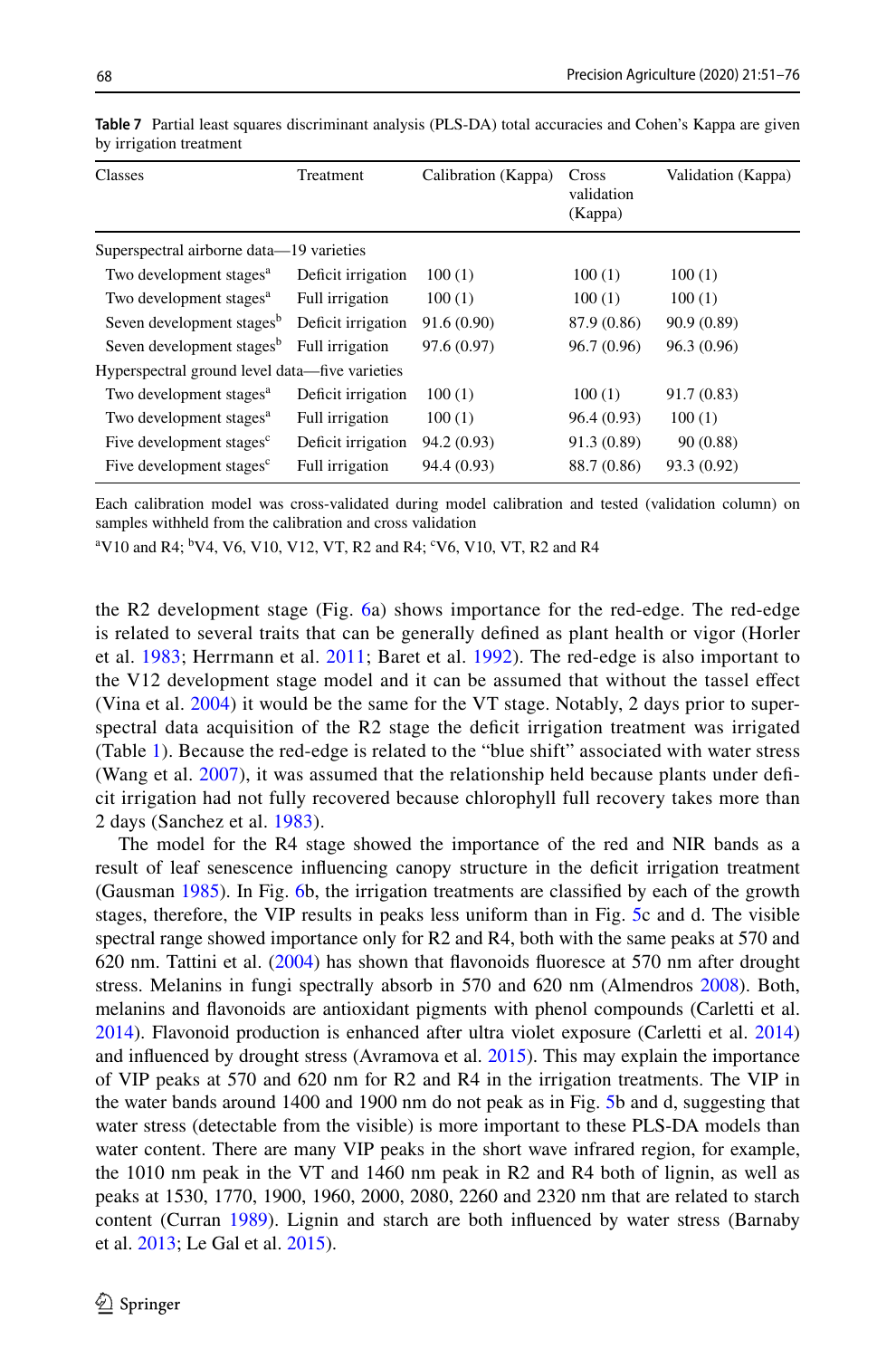

**Fig. 5** The variable importance in projection (VIP) values for the seven- and fve- development stage models presented in Table 7: **a** and **b** for superspectral models and **c** and **d** for hyperspectral models. A color version of the fgure is available on-line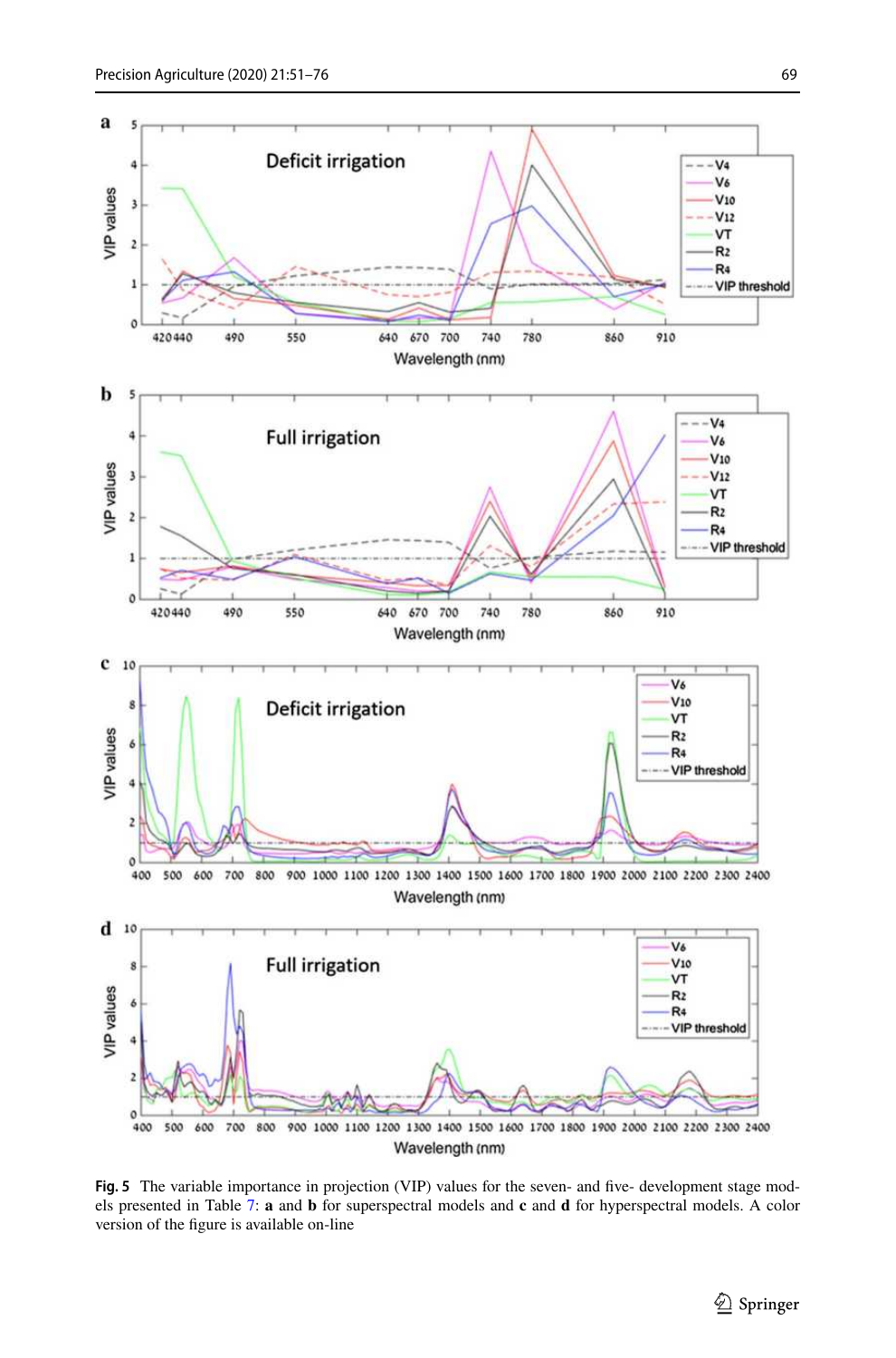|                                     |                        | Superspectral airborne data—19 varieties |                       |                        | Hyperspectral ground level data—five varieties |                       |
|-------------------------------------|------------------------|------------------------------------------|-----------------------|------------------------|------------------------------------------------|-----------------------|
| Develop-<br>ment stage <sup>a</sup> | Calibration<br>(Kappa) | Cross<br>validation<br>(Kappa)           | Validation<br>(Kappa) | Calibration<br>(Kappa) | Cross<br>validation<br>(Kappa)                 | Validation<br>(Kappa) |
| V10                                 | 94.3 (0.89)            | 93.1 (0.87)                              | 91.1 (0.82)           | 100(1)                 | 91.9(0.84)                                     | 91.6(0.83)            |
| V12                                 | 94.3 (0.89)            | 93.4 (0.88)                              | 93.3 (0.87)           |                        |                                                |                       |
| <b>VT</b>                           | 97.2 (0.94)            | 92.4(0.85)                               | 93.3 (0.87)           | 100(1)                 | 87.2 (0.75)                                    | 91.6(0.83)            |
| R <sub>2</sub>                      | 100(1)                 | 100(1)                                   | 97.7 (0.96)           | 100(1)                 | 99.1 (0.98)                                    | 95.8 (0.92)           |
| R <sub>4</sub>                      | 97.2 (0.94)            | 97.2 (0.94)                              | 97.7 (0.96)           | 100(1)                 | 97.3 (0.95)                                    | 97.9 (0.96)           |

**Table 8** Partial least squares discriminant analysis (PLS-DA) accuracies for identifying irrigation treatment of given development stages using airborne superspectral as well as ground level, leaf contact hyperspectral data

<sup>a</sup>Maize development stages are divided into vegetative (V) and reproductive (R) categories, separated by the vegetative tasseling (VT) stage



**Fig. 6** The variable importance in projection (VIP) values of the irrigation treatment models presented in Table 8: **a** for superspectral data and **b** for hyperspectral data. A color version of the fgure is available online

The ability to spectrally distinguish between irrigation treatments as well as between development stages allow detection of irrigation status and phenology. Thus, yield prediction analysis steps are suggested for a feld with known or unknown development stage (Fig. 7).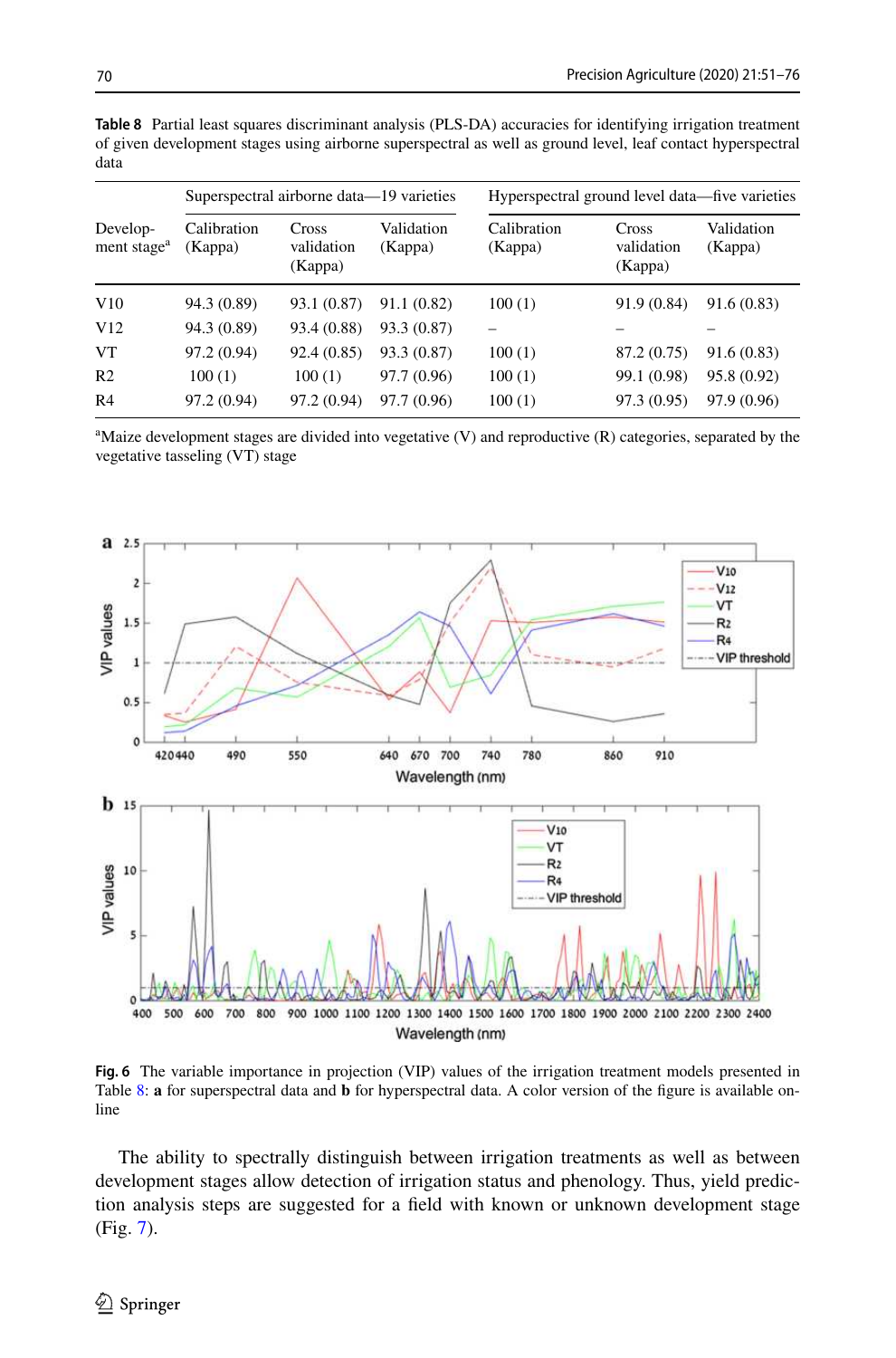

**Fig. 7** Yield prediction analysis steps for a field with either a known or unknown development stage when spectral data are obtained

# **Summary and conclusions**

The current study used superspectral airborne imagery to predict maize grain yield and ear weight, and to discriminate among growth stages and irrigation treatments. Models for grain yield and ear weight were developed for each of the fve development stages. The defcit and full irrigation treatments were spectrally identifed, as well as the development stages for each of those treatments. In practical application, once the development stage of the feld is identifed, the relevant yield prediction model can be implemented. In practice, yield prediction models can be validated and improved, based on site specifc yield data obtained while harvesting. The main conclusions can be summarized as:

- Development stage R2 was found to be the best stage for applying yield prediction using PLS-R.
- Vegetation indices can predict grain yield as well as ear weight but in most cases with lower predictive accuracy than the PLS-R models.
- The red-edge region is involved in most of the vegetation indices that resulted in the highest  $R^2$  calibration values for grain yield as well as ear weight. The red-edge bands show the highest importance for grain yield prediction by PLS-R models.
- PLS-DA classifcation models can spectrally separate maize development stages based on canopy (superspectral resolution from UAV) and leaf (hyperspectral resolution on ground) for both irrigation treatments.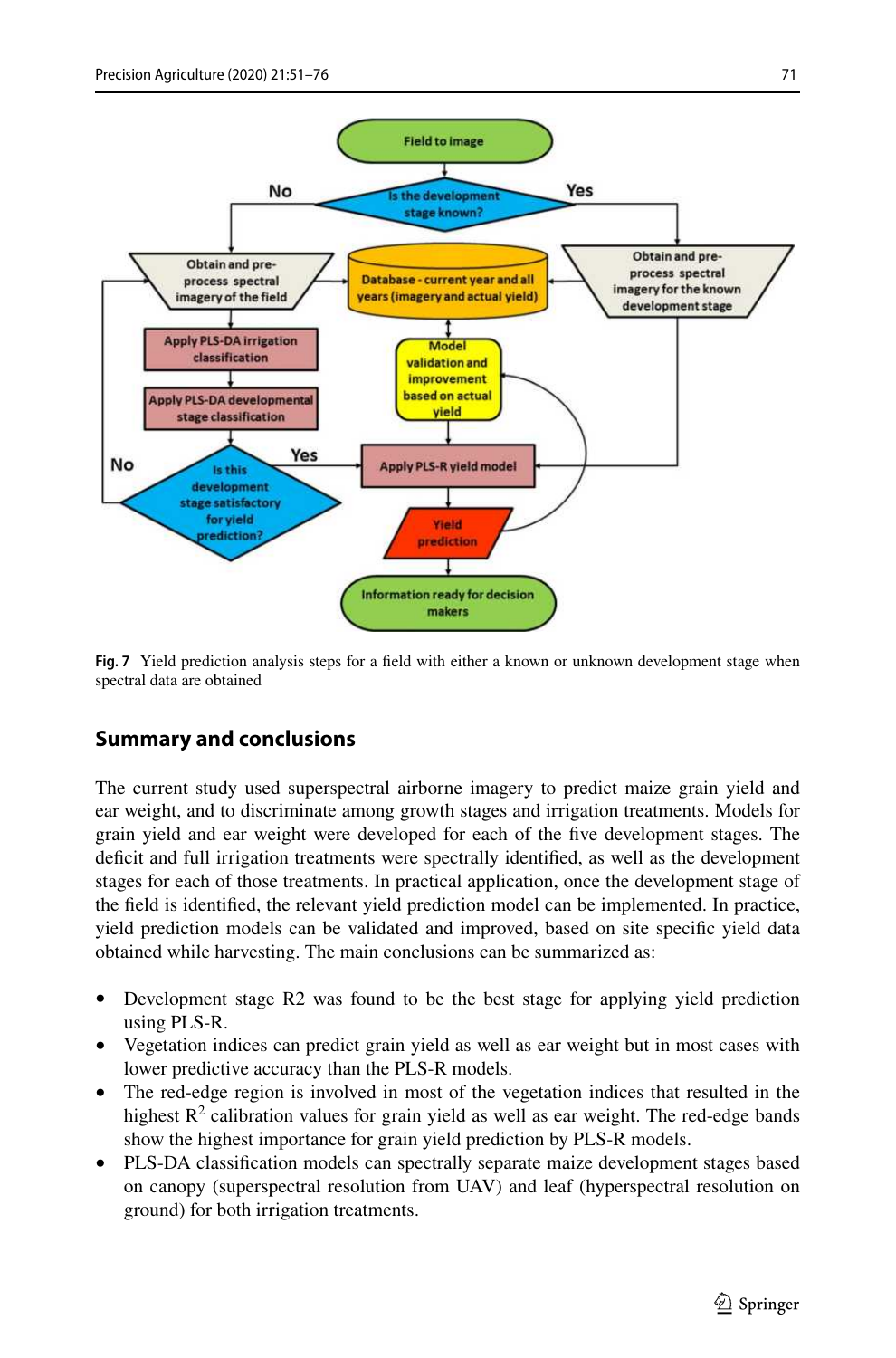• PLS-DA classifcation models can spectrally separate maize irrigation treatments based on canopy (superspectral resolution from UAV) and leaf (hyperspectral resolution on ground) for development stages.

The yield prediction models and analysis steps can be tested in commercial felds from UAV or scaled up to imagery from the VENµS satellite. It might be that scaling up from approximately 12 m<sup>2</sup> plots explored in the current study to the 25 m<sup>2</sup> satellite pixels will require modifcations to the statistical models.

**Acknowledgments** This research was supported by the Israeli Ministry of Agriculture and Rural Development (Eugene Kandel Knowledge Centers) as part of the Root of the Matter - The root zone knowledge center for leveraging modern agriculture (Contract No. 16-34-0005). The postdoctoral Pratt foundation partially supported Ittai Herrmann. The Townsend lab received support from USDA Hatch funding (Project WIS01874). The authors would like to thank: Alexander Goldberg for all his help in the feld and much beyond; Offir Matsrafi for his long term and long distance GIS support; Michael Travis from the University of Wisconsin-Extension, Pepin County for sharing his knowhow regarding corn cultivation in the Midwest; Aditya Singh for his insights; Ben Spaier for his comments, questions and proofreading; Evogene Ltd.: agronomist Mor Manor and his team; phenotyping team, led by Raanan Ganor; sampling team, led by Sara Koretzki; data and imaging team, led by Yogev Montekyo; and R&D Researchers that helped and supported planning and management, especially Inbal Dangoor, Ronit Rimon Knopf and Alon Glick.

# **Compliance with ethical standards**

**Confict of interest** The authors declare that they have no confict of interest.

# **References**

- Adao, T., Hruska, J., Padua, L., Bessa, J., Peres, E., Morais, R., et al. (2017). Hyperspectral Imaging: A review on UAV-based sensors, data processing and applications for agriculture and forestry. *Remote Sensing*. [https://doi.org/10.3390/rs9111110.](https://doi.org/10.3390/rs9111110)
- Akins, M. S., & Shaver, R. D. (2014). Efect of corn snaplage on lactation performance by dairy cows. *The Profecional Animal Scientist, 30,* 86–92.
- Almendros, G. M. (2008). Humic substances. In W. Cheswarth (Ed.), *Encyclopedia of soil science* (pp. 315–323). Dordrecht, The Netherlands: Springer.
- Andrade-Sanchez, P., Gore, M. A., Heun, J. T., Thorp, K. R., Carmo-Silva, A. E., French, A. N., et al. (2014). Development and evaluation of a feld-based high-throughput phenotyping platform. *Functional Plant Biology, 41*(1), 68–79. <https://doi.org/10.1071/fp13126>.
- Araus, J. L., Serret, M. D., & Edmeades, G. O. (2012). Phenotyping maize for adaptation to drought. *Frontiers in Physiology*. <https://doi.org/10.3389/fphys.2012.00305>.
- Avramova, V., AbdElgawad, H., Zhang, Z. F., Fotschki, B., Casadevall, R., Vergauwen, L., et al. (2015). Drought induces distinct growth response, protection, and recovery mechanisms in the maize leaf growth zone. *Plant Physiology, 169*(2), 1382–1396. [https://doi.org/10.1104/pp.15.00276.](https://doi.org/10.1104/pp.15.00276)
- Baret, F., Jacquemoud, S., Guyot, G., & Leprieur, C. (1992). Modeled analysis of the biophysical nature of spectral shifts and comparison with information-content of broad bands. *Remote Sensing of Environment, 41*(2–3), 133–142.
- Barnaby, J. Y., Kim, M., Bauchan, G., Bunce, J., Reddy, V., & Sicher, R. C. (2013). Drought responses of foliar metabolites in three maize hybrids difering in water stress tolerance. *PLoS ONE*. [https://doi.](https://doi.org/10.1371/journal.pone.0077145) [org/10.1371/journal.pone.0077145](https://doi.org/10.1371/journal.pone.0077145).
- Barrett, J. P. (1974). Coefficient of determination—Some limitations. *American Statistician*, 28(1), 19–20. <https://doi.org/10.2307/2683523>.
- Barrs, H. D., & Weatherley, P. E. (1962). A re-examination of the relative turgidity technique for estimating water defcits in leaves. *Australian Journal of Biological Sciences, 15*(3), 413–428.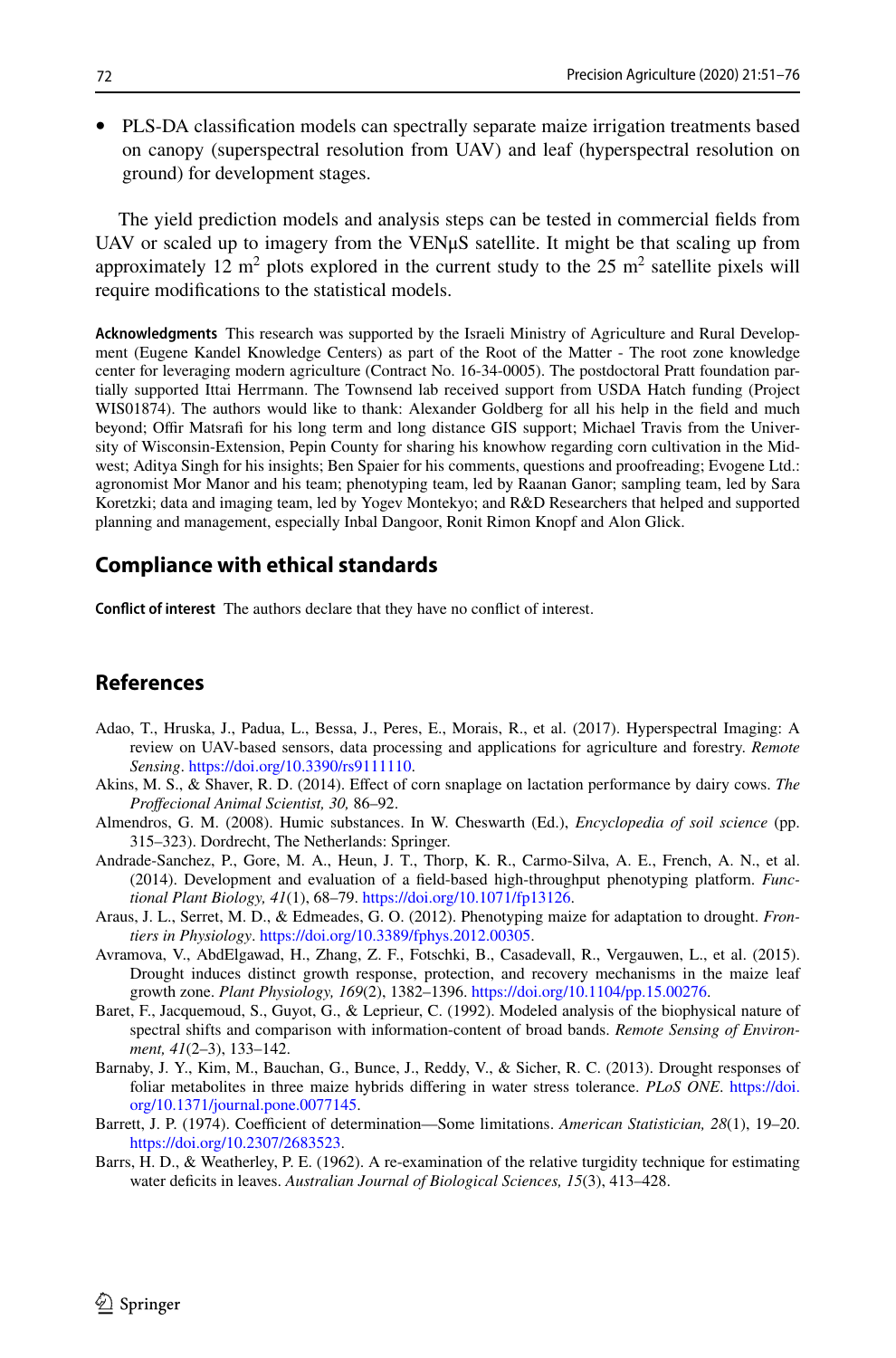- Ben-Dor, E., Inbar, Y., & Chen, Y. (1997). The reflectance spectra of organic matter in the visible nearinfrared and short wave infrared region (400–2500 nm) during a controlled decomposition process. *Remote Sensing of Environment, 61*(1), 1–15. [https://doi.org/10.1016/s0034-4257\(96\)00120-4](https://doi.org/10.1016/s0034-4257(96)00120-4).
- Broge, N. H., & Leblanc, E. (2000). Comparing prediction power and stability of broadband and hyperspectral vegetation indices for estimation of green leaf area index and canopy chlorophyll density. *Remote Sensing of Environment, 76*(2), 156–172.
- Burkart, A., Hecht, V. L., Kraska, T., & Rascher, U. (2018). Phenological analysis of unmanned aerial vehicle based time series of barley imagery with high temporal resolution. *Precision Agriculture, 19*(1), 134–146. [https://doi.org/10.1007/s11119-017-9504-y.](https://doi.org/10.1007/s11119-017-9504-y)
- Carletti, G., Nervo, G., & Cattivelli, L. (2014). Flavonoids and Melanins: A common strategy across two kingdoms. *International Journal of Biological Sciences, 10*(10), 1159–1170. [https://doi.org/10.7150/](https://doi.org/10.7150/ijbs.9672) [ijbs.9672](https://doi.org/10.7150/ijbs.9672).
- Chappelle, E. W., Kim, M. S., & McMurtrey, J. E. (1992). Ratio analysis of refectance spectra (RARS): an algorithm for the remote estimation of the concentrations of chlorophyll a, chlorophyll b, and carotenoids in soybean leaves. *Remote Sensing of Environment, 39*(3), 239–247. [https://doi.](https://doi.org/10.1016/0034-4257(92)90089-3) [org/10.1016/0034-4257\(92\)90089-3](https://doi.org/10.1016/0034-4257(92)90089-3).
- Cohen, J. (1960). A coefficient of agreement for nominal scales. *Educational and Psychological Measurement, 20*(1), 37–46.
- Colomina, I., & Molina, P. (2014). Unmanned aerial systems for photogrammetry and remote sensing: A review. *Isprs Journal of Photogrammetry and Remote Sensing, 92,* 79–97. [https://doi.org/10.1016/j.](https://doi.org/10.1016/j.isprsjprs.2014.02.013) [isprsjprs.2014.02.013.](https://doi.org/10.1016/j.isprsjprs.2014.02.013)
- Curran, P. (1989). Remote sensing of foliar chemistry. *Remote Sensing of the Environment, 30,* 271–278.
- Darby, H., & Lauer, J. (2006). Critical stages in the life of a corn plant. Retrieved July 8, 2017, from [http://corn.agronomy.wisc.edu/Management/pdfs/CriticalStages.pdf.](http://corn.agronomy.wisc.edu/Management/pdfs/CriticalStages.pdf)
- Decagon Devices, I. (2016). AccuPAR PAR/LAI ceptometer, model LP-80. Operator's manual. WA, USA: Pullman.
- Duvick, D. N. (2005). Genetic progress in yield of united states maize. *Maydica, 50*(3–4), 193–202.
- FAO (2016) 'Crops world wide area harvested and production' Fao. Retrieved April 27, 2018, from [http://www.fao.org/faostat/en/#data/QC.](http://www.fao.org/faostat/en/#data/QC)
- Farrell, M., Gili, A., & Noellemeyer, E. (2018). Spectral indices from aerial images and their relationship with properties of a corn crop (journal article). *Precision Agriculture*. [https://doi.org/10.1007/](https://doi.org/10.1007/s11119-018-9570-9) [s11119-018-9570-9.](https://doi.org/10.1007/s11119-018-9570-9)
- Ferraretto, L. F., Shaver, R. D., & Luck, B. D. (2018). Silage review: Recent advances and future technologies for whole-plant and fractionated corn silage harvesting. *Journal of Dairy Science, 101*(5), 3937–3951. [https://doi.org/10.3168/jds.2017-13728.](https://doi.org/10.3168/jds.2017-13728)
- Ferrio, J. P., Villegas, D., Zarco, J., Aparicio, N., Araus, J. L., & Royo, C. (2005). Assessment of durum wheat yield using visible and near-infrared refectance spectra of canopies. *Field Crops Research, 94*(2–3), 126–148. [https://doi.org/10.1016/j.fcr.2004.12.002.](https://doi.org/10.1016/j.fcr.2004.12.002)
- Frei, M. (2013). Lignin: Characterization of a multifaceted crop component. *Sci World J, 13,* 436517. <https://doi.org/10.1155/2013/436517>.
- Gausman, H. (1985). *Plant leaf optical properties in visible and Near Infrared light*. Lubbock TX, USA: Texas Tech Press.
- Geipel, J., Link, J., & Claupein, W. (2014). Combined spectral and spatial modeling of corn yield based on aerial images and crop surface models acquired with an unmanned aircraft system. *Remote Sensing, 6*(11), 10335–10355.<https://doi.org/10.3390/rs61110335>.
- Gitelson, A. A., Kaufman, Y. J., & Merzlyak, M. N. (1996). Use of a green channel in remote sensing of global vegetation from EOS-MODIS. *Remote Sensing of Environment, 58*(3), 289–298.
- Gitelson, A., & Merzlyak, M. N. (1994). Quantitative estimation of chlorophyll-a using refectance spectra: Experiments with autumn chestnut and maple leaves. *Journal of Photochemistry and Photobiology B-Biology, 22*(3), 247–252. [https://doi.org/10.1016/1011-1344\(93\)06963-4.](https://doi.org/10.1016/1011-1344(93)06963-4)
- Gore, M. A., Chia, J. M., Elshire, R. J., Sun, Q., Ersoz, E. S., Hurwitz, B. L., et al. (2009). A frstgeneration haplotype map of maize. *Science, 326*(5956), 1115–1117. [https://doi.org/10.1126/scien](https://doi.org/10.1126/science.1177837) [ce.1177837](https://doi.org/10.1126/science.1177837).
- Guyot, G., & Baret, F. (1988). Utilisation de la haute resolution spectrale pour suivre l'etat des couverts vegetaux. Esa *4th International Colloquium "Spectral signatures of objects in remote sensing"*. 18–22 January. Aussois: Paris: ESA pablication, pp. 279–286.
- Haboudane, D., Miller, J. R., Tremblay, N., Zarco-Tejada, P. J., & Dextraze, L. (2002). Integrated narrow-band vegetation indices for prediction of crop chlorophyll content for application to precision agriculture. *Remote Sensing of Environment, 81*(2–3), 416–426.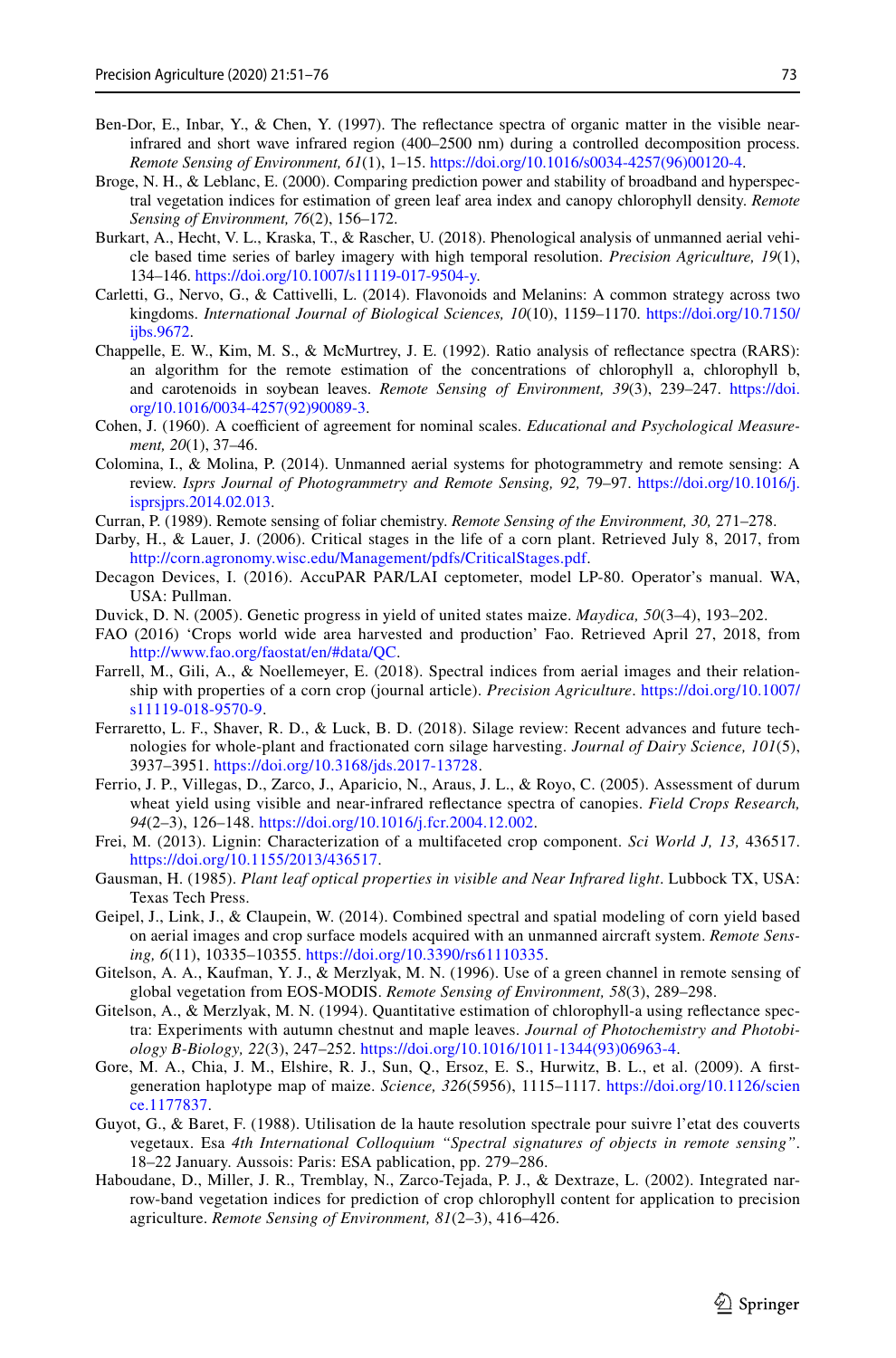- Hansen, P. M., & Schjoerring, J. K. (2003). Refectance measurement of canopy biomass and nitrogen status in wheat crops using normalized diference vegetation indices and partial least squares regression. *Remote Sensing of Environment, 86,* 542–553.
- Herrmann, I., Pimstein, A., Karnieli, A., Cohen, Y., Alchanatis, V., & bonfl, D. (2011). LAI assessment of wheat and potato crops by VENμS and Sentinel-2 bands. *Remote Sensing of Environment, 115,* 2141–2151.
- Horler, D. N. H., Dockray, M., & Barber, J. (1983). The red edge of plant leaf refectance. *International Journal of Remote Sensing, 4*(2), 273–288.
- Hunt, E. R., Jr., Daughtry, C. S. T., Eitel, J. U. H., & Long, D. S. (2011). Remote sensing leaf chlorophyll content using a Visible Band Index. *Agronomy Journal, 103*(4), 1090–1099. [https://doi.](https://doi.org/10.2134/agronj2010.0395) [org/10.2134/agronj2010.0395](https://doi.org/10.2134/agronj2010.0395).
- Inman, D., Khosla, R., Reich, R. M., & Westfall, D. G. (2007). Active remote sensing and grain yield in irrigated maize. *Precision Agriculture, 8*(4–5), 241–252.
- Jetz, W., Cavender-Bares, J., Pavlick, R., Schimel, D., Davis, F. W., Asner, G. P., et al. (2016). Monitoring plant functional diversity from space. *Nature Plants*.<https://doi.org/10.1038/nplants.2016.24>.
- Jordan, C. F. (1969). Derivation of leaf area index from quality of light on the forest foor. *Ecology, 50*(4), 663–670. [https://doi.org/10.2307/1936256.](https://doi.org/10.2307/1936256)
- Kirchgessner, N., Liebisch, F., Yu, K., Pfeifer, J., Friedli, M., Hund, A., et al. (2016). The ETH feld phenotyping platform FIP: a cable-suspended multi-sensor system. *Functional Plant Biology, 44*(1), 154–168.
- Laliberte, A. S., Goforth, M. A., Steele, C. M., & Rango, A. (2011). Multispectral remote sensing from unmanned aircraft: Image processing workfows and applications for rangeland environments. *Remote Sensing, 3*(11), 2529–2551. <https://doi.org/10.3390/rs3112529>.
- Le Gal, H., Philippe, F., Domon, J. M., Gillet, F., Pelloux, J., & Rayon, C. (2015). Cell wall metabolism in response to abiotic stress. *Plants, 4,* 112–166. <https://doi.org/10.3390/plants4010112>.
- Leakey, A. D. B., Uribelarrea, M., Ainsworth, E. A., Naidu, S. L., Rogers, A., Ort, D. R., et al. (2006). Photosynthesis, productivity, and yield of maize are not affected by open-air elevation of  $CO<sub>2</sub>$  concentration in the absence of drought. *Plant Physiology, 140*(2), 779–790. [https://doi.org/10.1104/](https://doi.org/10.1104/pp.105.073957) [pp.105.073957.](https://doi.org/10.1104/pp.105.073957)
- Lizotte, P. L., & Savoie, P. (2013). Spring harvest of corn stover for animal bedding with a self-loading wagon (Article). *Applied Engineering in Agriculture, 29*(1), 25–31.
- Long, S. P., Ainsworth, E. A., Leakey, A. D. B., Nosberger, J., & Ort, D. R. (2006). Food for thought: Lower-than-expected crop yield stimulation with rising CO<sub>2</sub> concentrations. *Science*, 312(5782), 1918–1921. [https://doi.org/10.1126/science.1114722.](https://doi.org/10.1126/science.1114722)
- Ma, B. L., Morrison, M. J., & Dwyer, L. M. (1996). Canopy light refectance and feld greenness to assess nitrogen fertilization and yield of maize. *Agronomy Journal, 88*(6), 915–920.
- Mansouri-Far, C., Sanavy, S., & Saberali, S. F. (2010). Maize yield response to defcit irrigation during low-sensitive growth stages and nitrogen rate under semi-arid climatic conditions. *Agricultural Water Management, 97*(1), 12–22. <https://doi.org/10.1016/j.agwat.2009.08.003>.
- Mickelbart, M. V., Hasegawa, P. M., & Bailey-Serres, J. (2015). Genetic mechanisms of abiotic stress tolerance that translate to crop yield stability. *Nature Reviews Genetics, 16*(4), 237–251. [https://doi.](https://doi.org/10.1038/nrg3901) [org/10.1038/nrg3901](https://doi.org/10.1038/nrg3901).
- Musumarra, G., Barresi, V., Condorelli, D. F., Fortuna, C. G., & Scire, S. (2004). Potentialities of multivariate approaches in genome-based cancer research: identifcation of candidate genes for new diagnostics by PLS discriminant analysis. *Journal of Chemometrics, 18*(3–4), 125–132. [https://doi.org/10.1002/](https://doi.org/10.1002/cem.846) [cem.846](https://doi.org/10.1002/cem.846).
- Najafnezhad, H., Sarvestani, Z. T., Sanavy, S., & Naghavi, H. (2015). Evaluation of yield and some physiological changes in corn and sorghum under irrigation regimes and application of barley residue, zeolite and superabsorbent polymer. *Archives of Agronomy and Soil Science, 61*(7), 891–906. [https://doi.](https://doi.org/10.1080/03650340.2014.959938) [org/10.1080/03650340.2014.959938.](https://doi.org/10.1080/03650340.2014.959938)
- Nguyen, H. T., & Lee, B. W. (2006). Assessment of rice leaf growth and nitrogen status by hyperspectral canopy refectance and partial least square regression. *European Journal of Agronomy, 24*(4), 349–356.
- Nguy-Robertson, A., Gitelson, A., Peng, Y., Walter-Shea, E., Leavitt, B., & Arkebauer, T. (2013). Continuous monitoring of crop refectance, vegetation fraction, and identifcation of developmental stages using a four band radiometer. *Agronomy Journal, 105*(6), 1769–1779. [https://doi.org/10.2134/agron](https://doi.org/10.2134/agronj2013.0242) [j2013.0242](https://doi.org/10.2134/agronj2013.0242).
- Norman, J. M., & Jarvis, P. G. (1975). Photosynthesis in Sitka spruce (*Picea sitchensis* (Bong.) Carr.): V. radiation penetration theory and a test case. *Journal of Applied Ecology, 12*(3), 839–878. [https://doi.](https://doi.org/10.2307/2402094) [org/10.2307/2402094.](https://doi.org/10.2307/2402094)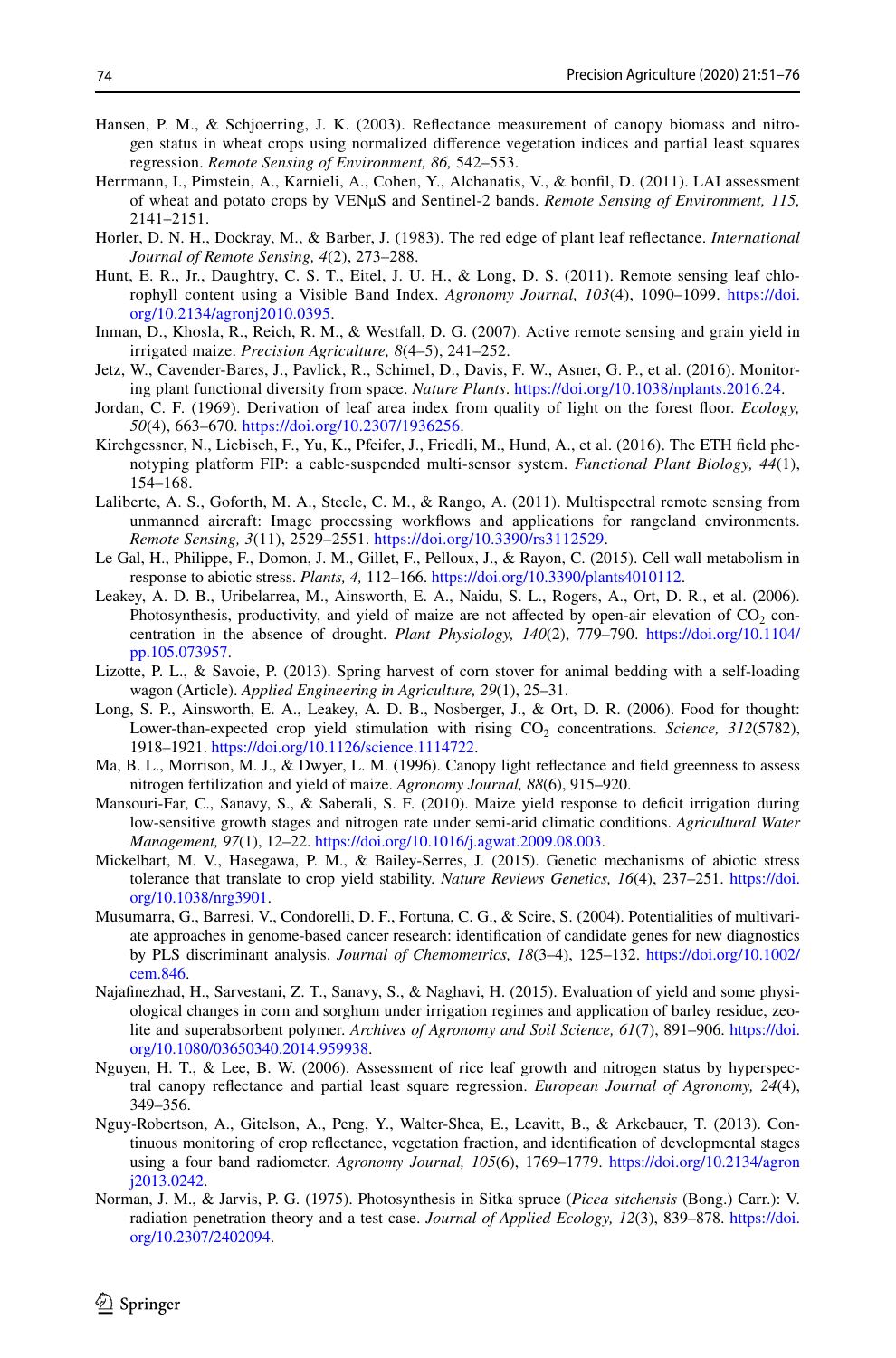- Penuelas, J., Baret, F., & Filella, I. (1995). Semi-empirical indices to assess carotenoids/chlorophyll-a ratio from leaf spectral refectance. *Photosynthetica, 31*(2), 221–230.
- Ray, D. K., Gerber, J. S., MacDonald, G. K., & West, P. C. (2015). Climate variation explains a third of global crop yield variability. *Nature Communications*. [https://doi.org/10.1038/ncomms6989.](https://doi.org/10.1038/ncomms6989)
- Rey-Carames, C., Diago, M. P., Martin, M. P., Lobo, A., & Tardaguila, J. (2015). Using RPAS multi-spectral imagery to characterise vigour, leaf development, yield components and berry composition variability within a vineyard. *Remote Sensing, 7*(11), 14458–14481. <https://doi.org/10.3390/rs71114458>.
- Rondeaux, G., Steven, M., & Baret, F. (1996). Optimization of soil-adjusted vegetation indices. *Remote Sensing of Environment, 55*(2), 95–107.
- Rouse, J. W., Haas, R. H., Schell, J. A., & Deering, D. W. (1973) Monitoring vegetation systems in the Great Plains with ERTS In *Third Earth Resources Technology Satellite* -*1*. December. Goddard Space Flight Center: NASA pp. 309–317.
- Sanchez, R. A., Hall, A. J., Trapani, N., & Dehunau, R. C. (1983). Efects of water stress on the chlorophyll content, nitrogen level and photosynthesis of leaves of two maize genotypes. *Photosynthesis Research, 4*(1), 35–47.<https://doi.org/10.1007/bf00041799>.
- Sankaran, S., Khot, L. R., Espinoza, C. Z., Jarolmasjed, S., Sathuvalli, V. R., Vandemark, G. J., et al. (2015). Low-altitude, high-resolution aerial imaging systems for row and feld crop phenotyping: A review. *European Journal of Agronomy, 70,* 112–123. [https://doi.org/10.1016/j.eja.2015.07.004.](https://doi.org/10.1016/j.eja.2015.07.004)
- Shanahan, J. F., Schepers, J. S., Francis, D. D., Varvel, G. E., Wilhelm, W. W., Tringe, J. M., et al. (2001). Use of remote-sensing imagery to estimate corn grain yield. *Agronomy Journal, 93*(3), 583–589.
- Tattini, M., Galardi, C., Pinelli, P., Massai, R., Remorini, D., & Agati, G. (2004). Diferential accumulation of favonoids and hydroxycinnamates in leaves of Ligustrum vulgare under excess light and drought stress. *New Phytologist, 163*(3), 547–561. [https://doi.org/10.1111/j.1469-8137.2004.01126.x.](https://doi.org/10.1111/j.1469-8137.2004.01126.x)
- Thomason, W. E., Phillips, S. B., & Raymond, F. D. (2007). Defning useful limits for spectral refectance measures in corn. *Journal of Plant Nutrition, 30*(7–9), 1263–1277. [https://doi.org/10.1080/01904](https://doi.org/10.1080/01904160701555176) [160701555176.](https://doi.org/10.1080/01904160701555176)
- Tollenaar, M., & Lee, E. A. (2006). Dissection of physiological processes underlying grain yield in maize by examining genetic improvement and heterosis. *Maydica, 51*(2), 399–408.
- Townsend, P. A., Green, R. O., Campbell, P. K., Cavender-Bares, J., Clark, M. L., Couture, J. J., et al. (2016). Global terrestrial ecosystem functioning and biogeochemical processes. Retrieved April 04, 2017, from [https://hyspiri.jpl.nasa.gov/downloads/RFI2\\_HyspIRI\\_related\\_160517/RFI2\\_fnal\\_Ecosy](https://hyspiri.jpl.nasa.gov/downloads/RFI2_HyspIRI_related_160517/RFI2_final_Ecosystem_TownsendPhilipA.pdf) [stem\\_TownsendPhilipA.pdf](https://hyspiri.jpl.nasa.gov/downloads/RFI2_HyspIRI_related_160517/RFI2_final_Ecosystem_TownsendPhilipA.pdf).
- Tucker, C. J. (1979). Red and photographic infrared linear combinations for monitoring vegetation. *Remote Sensing of Environment, 8*(2), 127–150.
- Vergara-Diaz, O., Zaman-Allah, M. A., Masuka, B., Hornero, A., Zarco-Tejada, P., Prasanna, B. M., et al. (2016). A novel remote sensing approach for prediction of maize yield under diferent conditions of nitrogen fertilization. *Frontiers in Plant Science*.<https://doi.org/10.3389/fpls.2016.00666>.
- Vina, A., Gitelson, A. A., Rundquist, D. C., Keydan, G., Leavitt, B., & Schepers, J. (2004). Remote sensing—Monitoring maize (*Zea mays* L.) phenology with remote sensing. *Agronomy Journal, 96*(4), 1139–1147.
- Wang, X. P., Guo, N., & Wang, J. (2007). Research on hyperspectral refectance characteristics for spring wheat in rainfed agriculture areas of loess plateau. *Igarss, 1–12,* 3293–3296.
- Weber, V. S., Araus, J. L., Cairns, J. E., Sanchez, C., Melchinger, A. E., & Orsini, E. (2012). Prediction of grain yield using refectance spectra of canopy and leaves in maize plants grown under diferent water regimes. *Field Crops Research, 128,* 82–90.<https://doi.org/10.1016/j.fcr.2011.12.016>.
- Wise, B. M., Gallagher, N. B., Bro, R., Shaver, J. M., Winding, W., & Koch, R. S. (2006) 'PLS\_Toolbox Version 4.0 ' *for use with MATLAB*. May 18, 2015. Wenatchee, WA, USA: Eigenvector Research, Inc., p. 414. Retrieved from [http://212.51.214.51/jsurmacki/pliki/zajecia/LMDiT/cw3/PLS\\_Manual\\_4.pdf.](http://212.51.214.51/jsurmacki/pliki/zajecia/LMDiT/cw3/PLS_Manual_4.pdf)
- Wold, S., Johansson, E., & Cocchi, M. (1993). PLS- partial least squars projections to latent structures. In H. Kubinyi (Ed.), *3D QSAR in drug design: Theory, methods, and applications* (pp. 523–550). Leiden: ESCOM.
- Xie, L., Ying, Y., & Ying, T. (2007). Quantifcation of chlorophyll content and classifcation of nontransgenic and transgenic tomato leaves using visible/near-infrared difuse refectance spectroscopy. *Journal of Agricultural and Food Chemistry, 55*(12), 4645–4650. <https://doi.org/10.1021/jf063664m>.
- Yin, Z. T., Qin, Q. X., Wu, F. F., Zhang, J. M., Chen, T. T., Sun, Q., et al. (2015). Quantitative trait locus mapping of chlorophyll a fuorescence parameters using a recombinant inbred line population in maize. *Euphytica, 205*(1), 25–35. <https://doi.org/10.1007/s10681-015-1380-9>.
- Zadoks, J. C., Chang, T. T., & Konnzak, C. F. (1974). A decimal code for the growth stages in cereals. *Weed Research, 14*(6), 415–421.